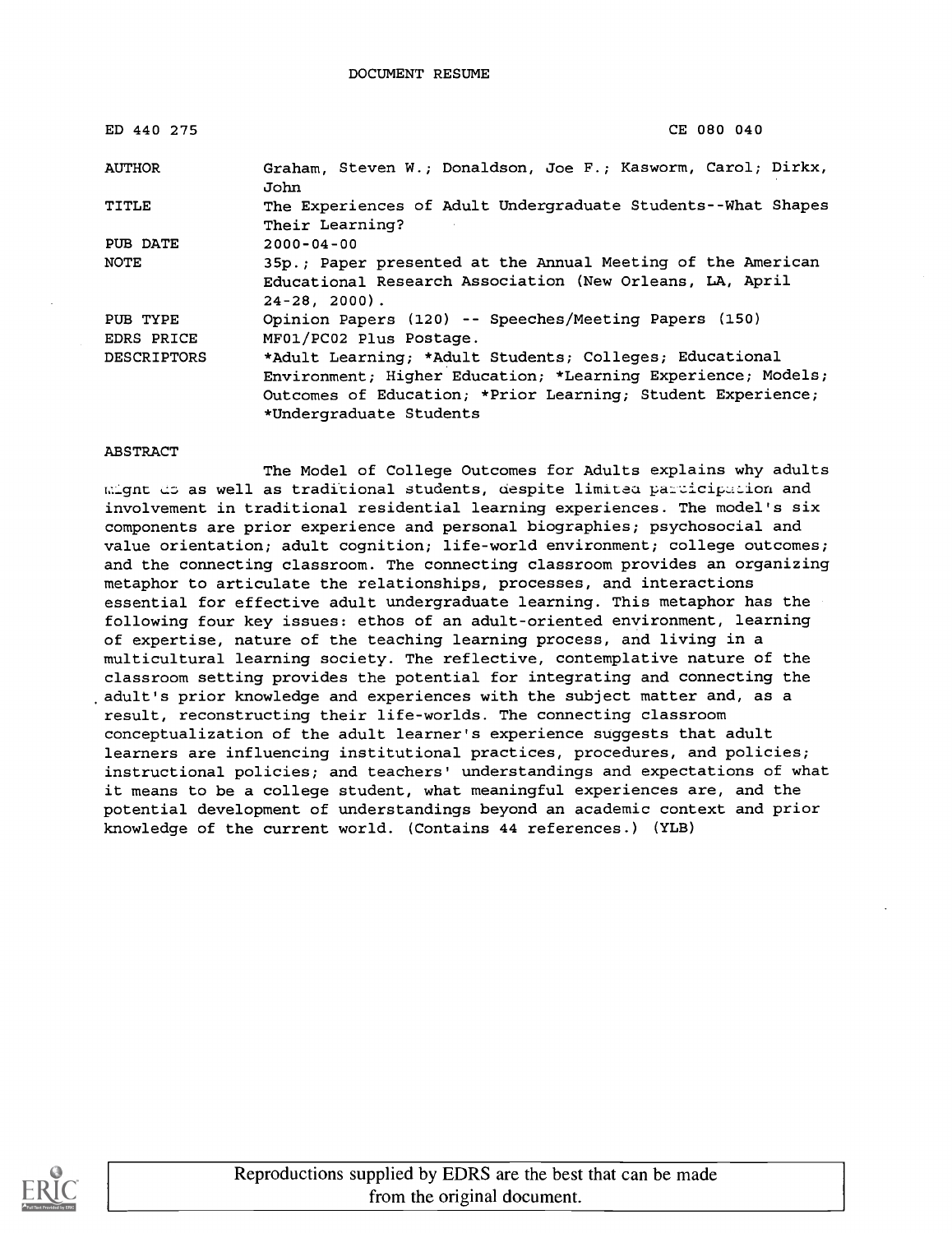$\sim$  $\sim$   $\sim$   $\sim$  $\overline{Q}$  |  $\Delta$ 

# The Experiences of Adult Undergraduate Students - What Shapes their Learning?

Steven W. Graham Department of Educational Leadership and Policy Analysis University of Missouri-Columbia

Joe F. Donaldson Department of Educational Leadership and Policy Analysis University of Missouri-Columbia

Carol Kasworm Department of Adult and Community College Education North Carolina State University

John Dirkx Department of Higher and Continuing Education Michigan State University

Paper Presented at the American Educational Research Association National Conference New Orleans April 2000

> PERMISSION TO REPRODUCE AND DISSEMINATE THIS MATERIAL HAS BEEN GRANTED BY

 $\mathcal{L}^{\sigma}$ 

Running Head: EXPERIENCES OF ADULT UNDERGRADUATE STUDENTS

Steven W. Graham University of Missouri System 215 University Hall Columbia MO 65211 573-884-6754 or grahams@umsystem.edu TO THE EDUCATIONAL RESOURCES INFORMATION CENTER (ERIC)

1

U.S. DEPARTMENT OF EDUCATION Office of Educational Research and Improvement EDU ATIONAL RESOURCES INFORMATION CENTER (ERIC) This document has been reproduced as received from the person or organization originating it.

Minor changes have been made to improve reproduction quality.

Points of view or opinions stated in this document do not necessarily represent official OERI position or policy.

BEST COPY AVAILABLE 2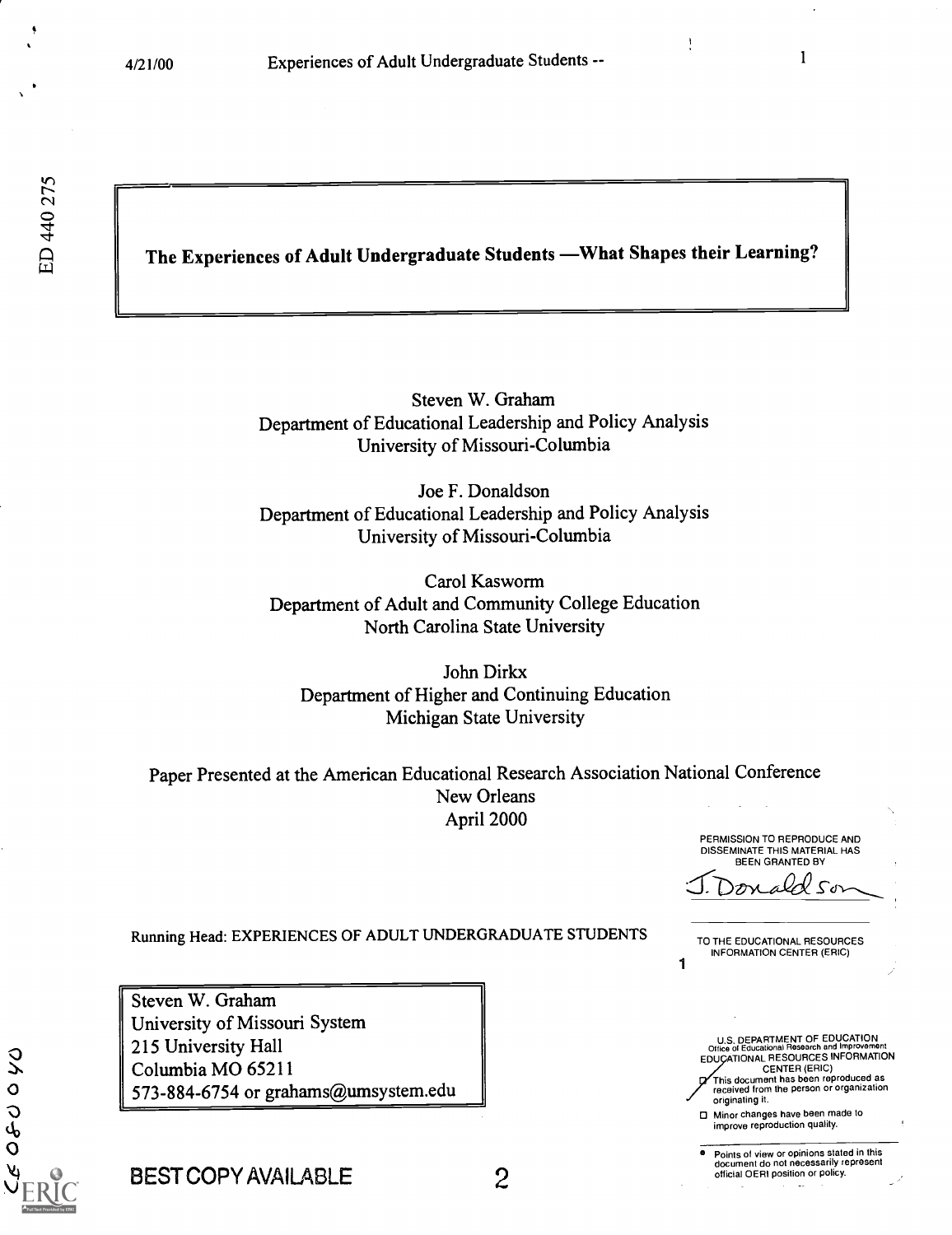#### Abstract

The lack of conceptual research on adult undergraduate students has limited the discussion and understanding about adults' experiences in higher education and key influences upon their academic learning. There is need to understand the adult learner's engagement in collegiate experiences through multiple venues of learning, both on and off campus. There is need to re-evaluate the assumptions of traditional academic and psychological development in college and consider adults' participation through their multiple life roles and as lifelong learners. Further, adults' developmental experiences take place beyond the immediate collegiate environment and directly influence their psychological and cultural growth. This article explores the adult learners' experience and discusses how the metaphor of the "connecting classroom" can be employed to foster new understanding of these learners' experiences and to generate new avenues for research. The article also explores needed direction for research and policy in the areas of teaching and learning, adult student collegiate participation and outcomes, and institutional effectiveness.



3

 $\mathcal{L}_{\mathbf{A}}$  and  $\mathcal{L}_{\mathbf{A}}$  and  $\mathcal{L}_{\mathbf{A}}$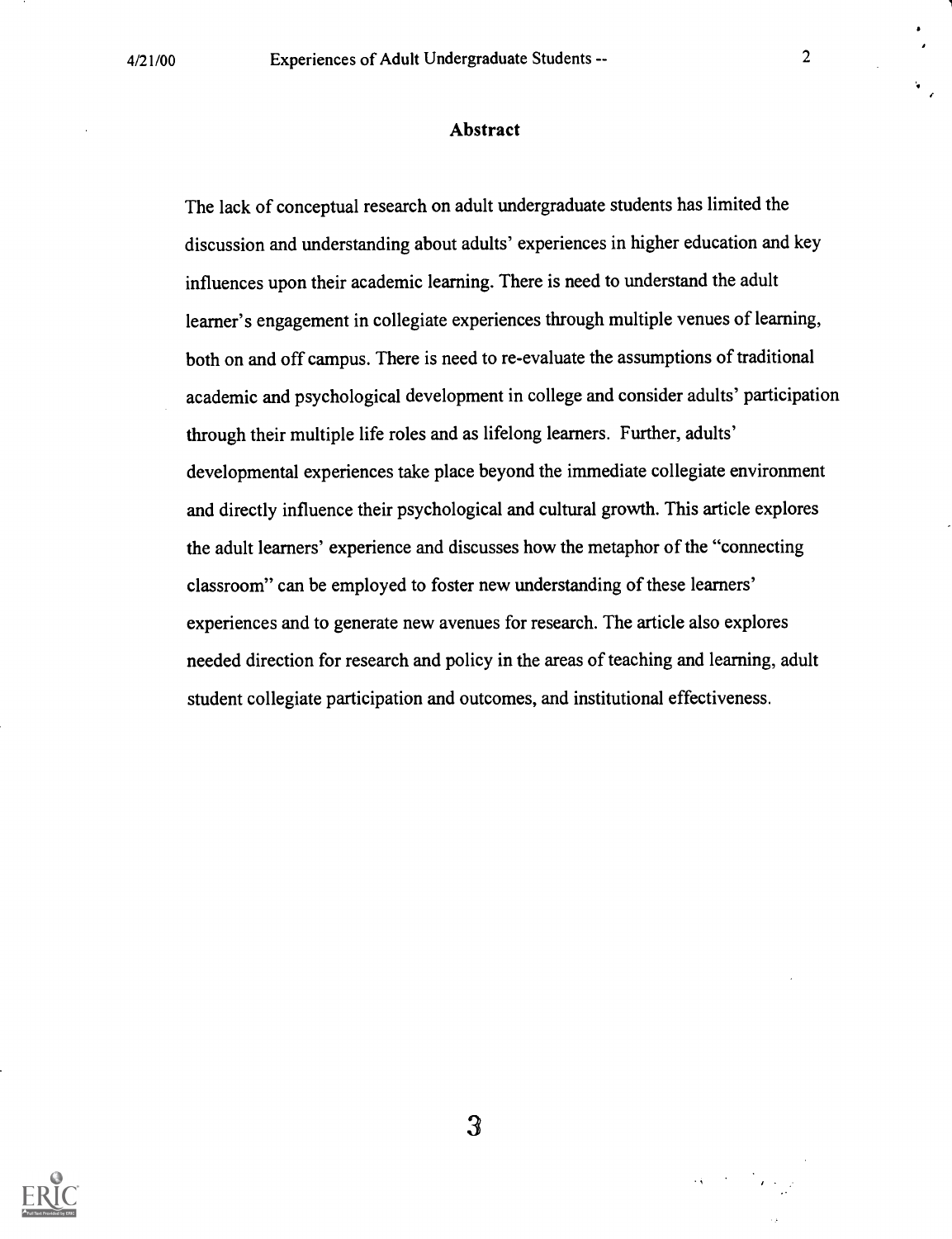#### Introduction

Adult learners are dramatically changing the nature of higher education today, comprising as much as 40-45% of the students enrolled as undergraduates (The National Center for Educational Statistics, 1996). These adults enroll part-time, take courses through the Internet and other distance technologies, and demand creative ways to complete their education where they spend little or no time on campus. Yet, most of the insights about the undergraduate experience are drawn from the past three decades of research on young adults and are consequently limited in explaining how adults learn or develop in college (Astin, 1977, 1993; Kuh, 1993; Pace, 1979; Pascarella & Terenzinni, 1991; Terenzinni & Pascarella, 1994; Chickering & Gamson, 1987).

Traditional academic policies and related instructional belief systems are being challenged with the presence of adult learners. Notions related to on-campus attendance, students' expectations of collegiate learning, academic performance outcomes, and learners' multiple commitments are both being challenged by learners and by many new policies and models of adult learner-sensitive institutions. Entire colleges have re-oriented themselves around service to an adult clientele, giving rise to a highly competitive market of small, forprofit and not-for-profit schools aimed toward the education of adult students. Even pedagogical and curricular practice in traditional universities and classrooms is showing signs of the influence of adult learners.

Therefore, administrators and faculty members need to understand what elements influence adults' learning, what they learn, and how they do it. They need a more complex perspective of the multiple learning worlds that influence the adult and the unique role of collegiate learning in a broader world that includes full-time work, roles as parent and spouse, and extensive real-world experience. This article explores this broader landscape of the adult as learner, considers the comprehensive elements of the adults' experience of learning, and suggests implications for considering the "connecting classroom" as a metaphor for generating deeper understanding of adults' collegiate experience and suggesting new

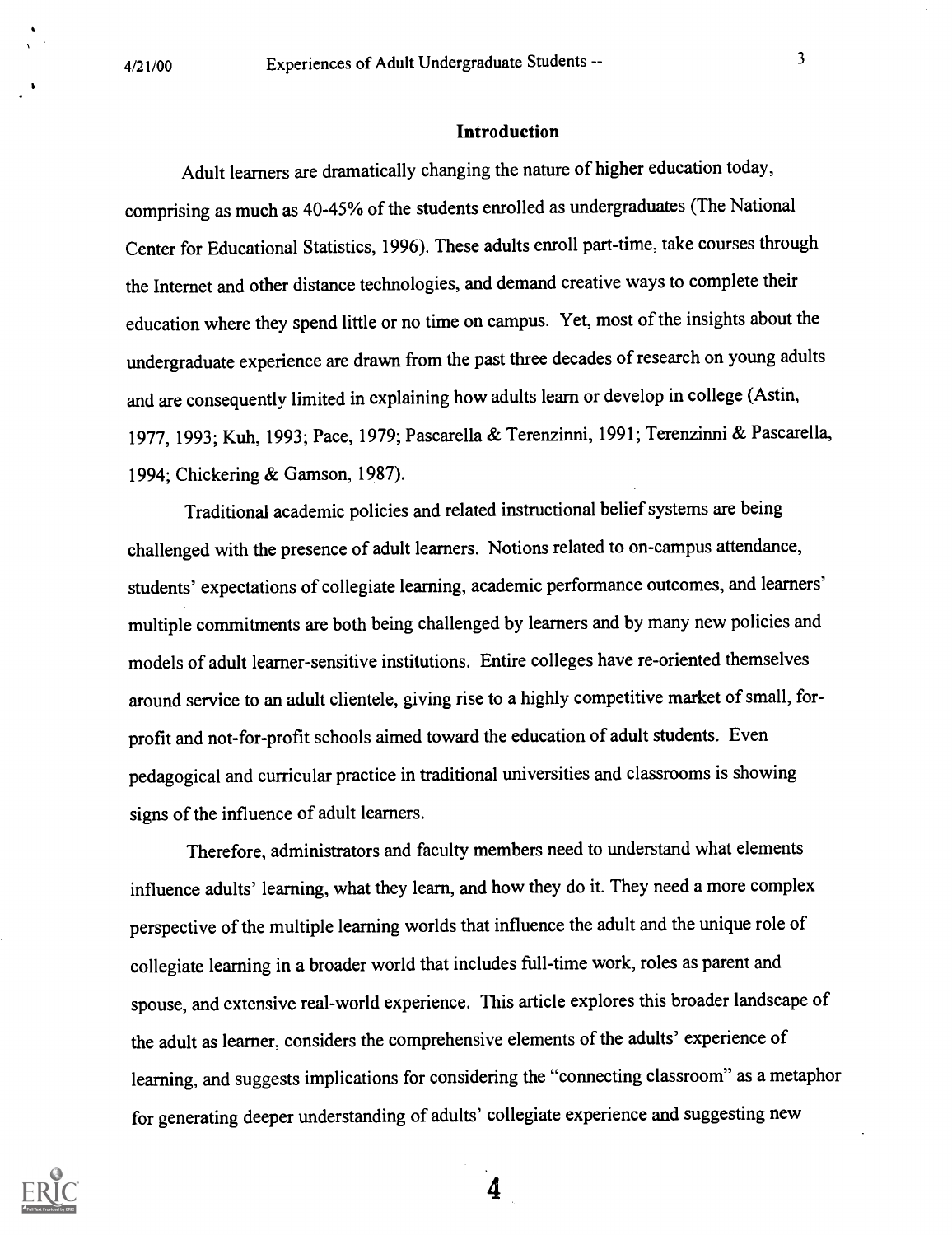avenues for theory and research. Recognizing the policy imperatives created by the presence of adult learners in higher education, the article also explores ways to conceptualize the impact of adult learners on the institution of higher education.

#### Background

Two historic theoretical perspectives have generally defined student learning and development in college: the "cultural community" and the "talent development." Tinto (1975) utilized the first perspective, the "cultural community," in his studies of student attrition. His research identified the college as a new cultural community for students to enter, socialize, and integrate within, and where they established identity and participation. Drawing upon the work of social anthropology, certain "rites of passage" represented the students' development and persistence. Through these rites of passage, students become integrated into the culture to reflect congruence between self and culture. If the students were not able to fully integrate into the community or if there was a lack of congruence between the students and the culture, there was a mismatch. Tinto suggested that the more marginalized the students' intentions or actions, the less they were likely to remain in the cultural collegiate community (Tinto, 1975). Tinto (1975, 1987) also suggested external social systems, such as other cultural communities of the students, could undermine the integration and negatively influence the students' abilities to persist to degree completion.

The second perspective of "talent development," was presented by Astin's (1993, 1996) Theory of Involvement. The central aspect of this perspective is the students' physical and psychological engagement and the qualitative and quantitative actions of students and their devotion to their academic experience. It suggests that the greater the investment, the more significant the learning experience and the greater the growth. Astin argued that this commitment to collegiate life through involvement directly affected the students' intellectual and personal development, as well as their academic success (Astin, 1993; 1996; Bean, 1990).



 $\overline{5}$ 

 $\sqrt{3}$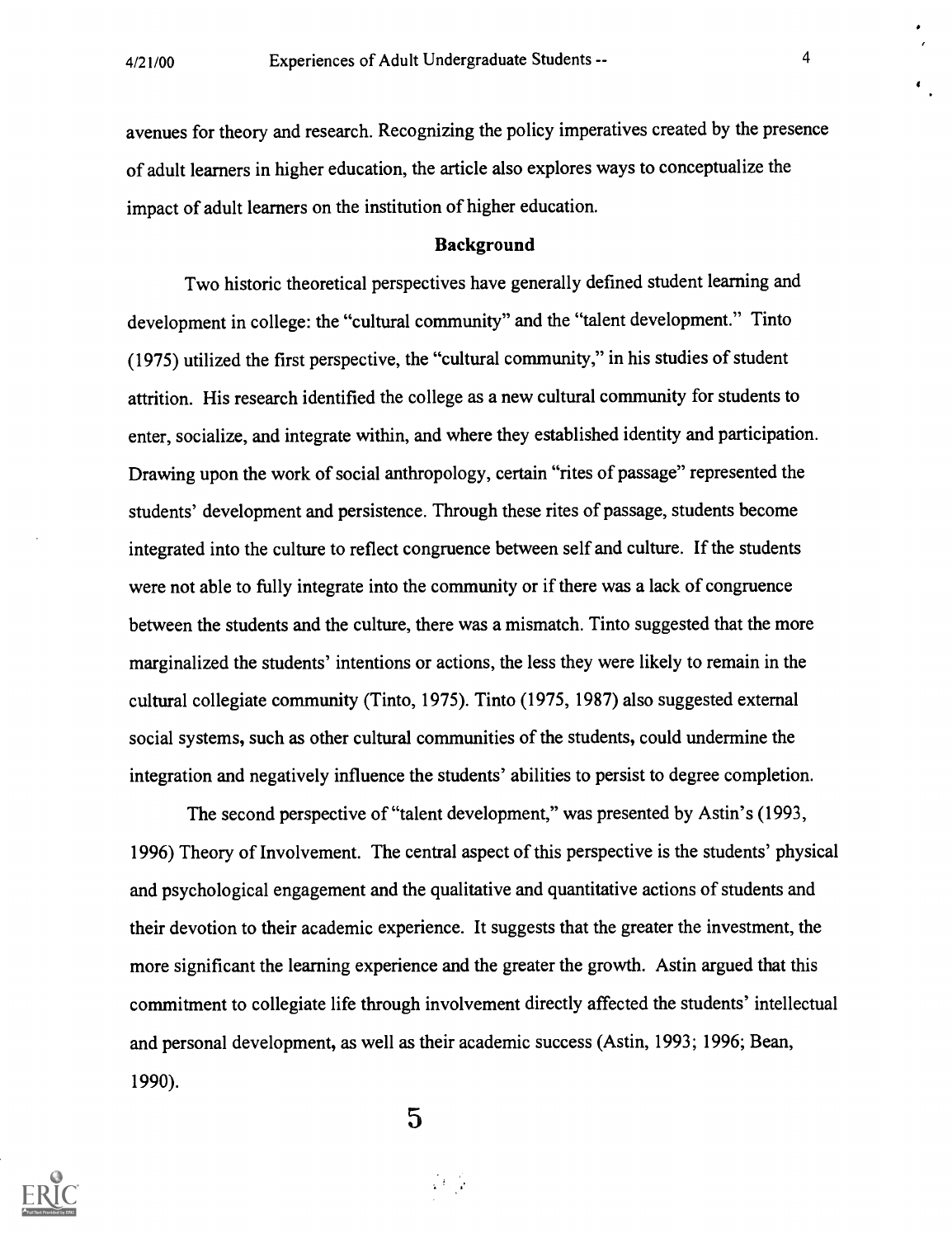While these theories might help explain the development of traditional college students, in reality adult students spend limited time on campus and have limited psychological interactions beyond the classroom. They are more often enrolled part-time, take courses during the evenings and weekends, commute to campus if they come at all, and have limited or no involvement in on-campus student activities. Despite these lower levels of campus involvement, rusty academic skills, and busy lifestyles, adults either report or demonstrate progress in their academic endeavors equal to or greater than their younger peers (Graham & Donaldson, 1996; Graham, 1998; Graham & Donaldson, 1999; Kasworm, 1990; Kuh, 1993; Kasworm and Blowers, 1994). In addition, these adult students are actively engaged in collegiate learning through highly diverse formats based upon access through varied times, places, curricular options, and distance learning technologies.

There are several possible explanations why adults might do as well as traditional students despite their limited participation and involvement in traditional on-campus residential learning experiences. The Model of College Outcomes for Adults (Donaldson & Graham, 1999) is one model that brings together these possible explanations and posits relations among them. The model is composed of six components: (1) Prior Experience and Personal Biographies, (2) Psychosocial and Value Orientations, (3) Adult Cognition, (4) Life-world Environment, (5) College Outcomes, and (6) the Connecting Classroom.

First, as adults return to college they bring personal biographies or histories influenced by their prior experiences in the real "adult world." These prior experiences include previous schooling as well as authentic life experiences from their work, family and community roles. These experiences influence adults' perceptions of how they will do in college, their perceptions of themselves, their classroom expectations and their knowledge structures or schema. These knowledge structures and mental schema then in turn influence learners' motivations, self-esteem, self-confidence, responsibility, and how adults will interpret their experiences in college by establishing patterns for understanding and evaluating their surroundings (Donaldson & Graham, 1999).

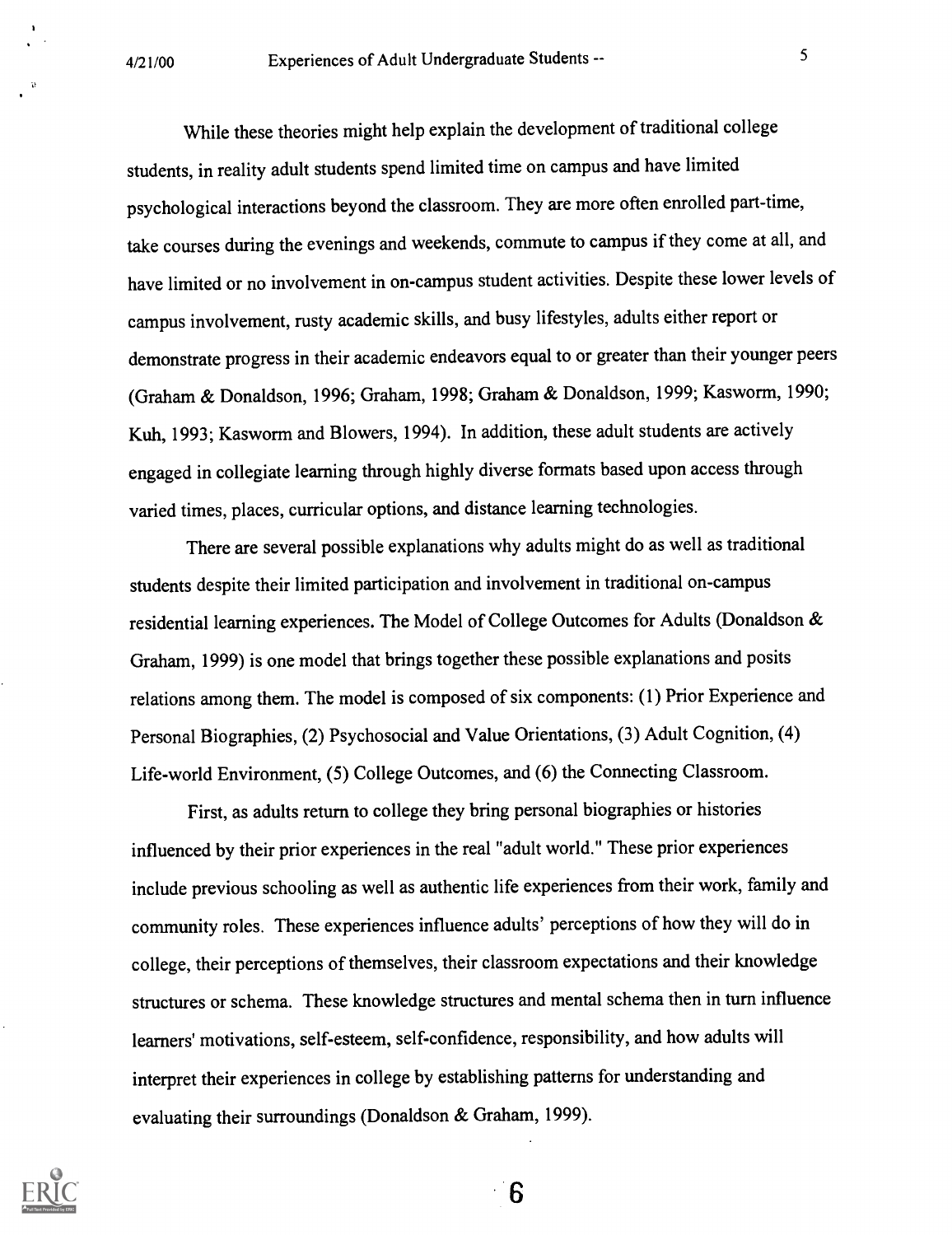There are also many psychosocial dimensions that influence adults' abilities to persist and achieve success in college. These include the presence or absence of psychological distress, adults' commitment to the student role, possessing adequate study skills, having a clear purpose for participation, and the competing life roles with which most adults must contend. Furthermore, adults' evaluations of themselves as learners influence their participation patterns (Cross, 1981). Adults often attend college with a clear purpose in mind and compensate for any initial lack in confidence or rusty skills by working harder than traditional-age students. Adults likely draw upon an understanding of their learning habits that allow them to manage their time and energies to get the most out of school. Lastly, adult students are more concerned than their younger peers with the cognitive and quality aspects of their education (Kasworm, 1995, 1997; Bean & Metzner, 1985) and focus on achieving direct benefits from college and seeking as much as possible from the experience.

Adults' mental processes encompass three forms, (a) declarative and procedural knowledge structures, (b) metacognitive or self-regulatory processes, and (c) cognitive operations (e.g., accretion, transformation), through which their knowledge structures develop (Anderson, 1993; Bruer, 1993; Rummelhart & Norman, 1978). Adults' prior experiences also provide them with practical know-how about how to manage their time and study methods. They employ these metacognitive processes to monitor and regulate their work, learning, and personal life roles and their beliefs about how to combine their study methods, interactions with instructors, and classroom experiences (Donaldson, Graham, Martindill, Long, & Bradley, 1999). The abundance and complexity of the various life-roles of family member, worker, and student also interact and shape patterns of thinking and ways of connecting new knowledge to their own rich experiences in college (Kasworm & Blowers, 1994). These beliefs affect interactions and relationships with instructors, ranging from viewing instructors as authorities to viewing them as co-learners and peers (Kasworm, 1997). Adults report they learn expert knowledge by using either a hierarchical, building block



7

 $\mathcal{D}$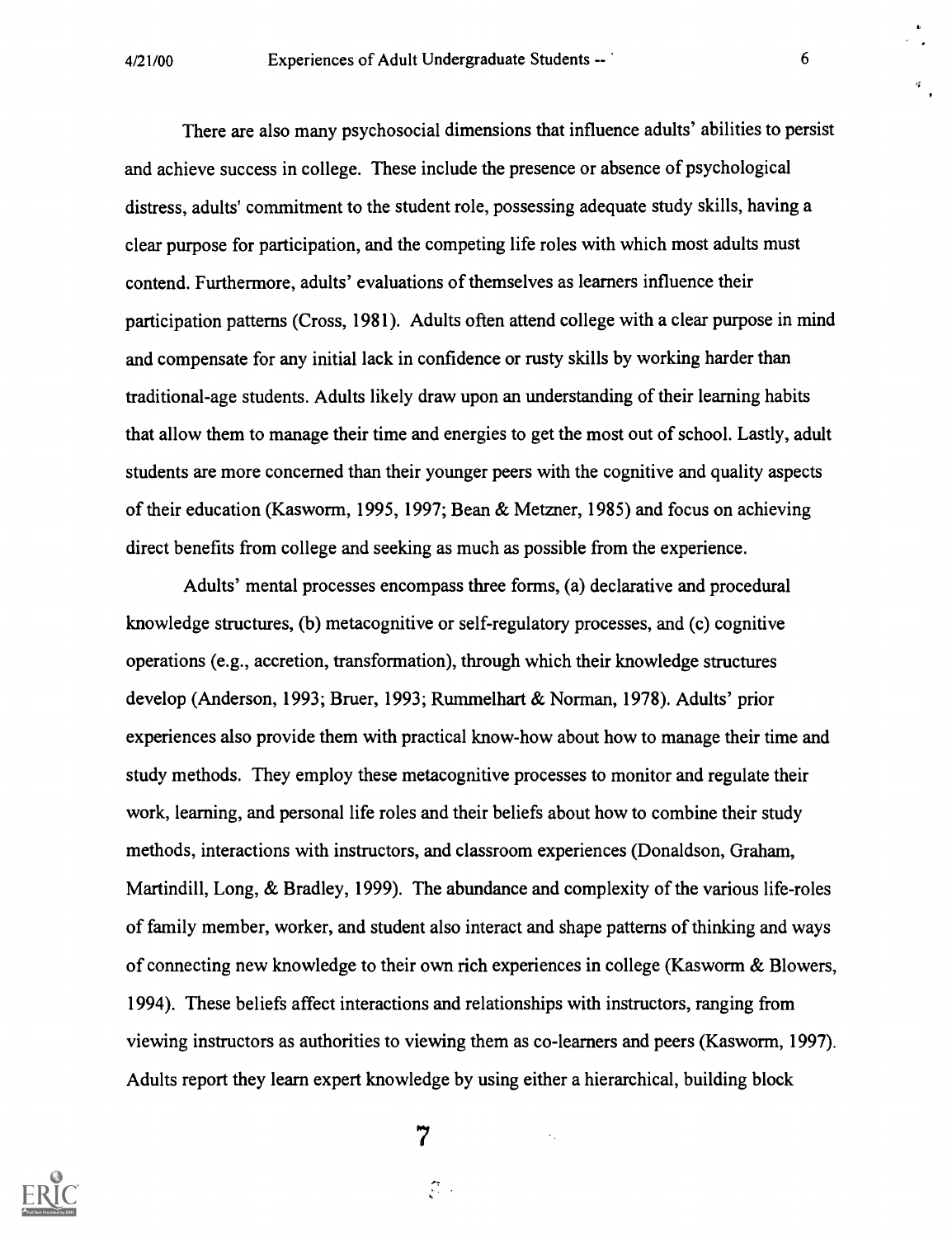approach, or a networking approach to connect existing knowledge to unfamiliar, new knowledge (Kasworm & Blowers, 1994).

The social settings outside the collegiate environment and the people adults depend upon for support for their collegiate learning activities also deeply influence their college experiences. These settings include families, work, and communities where they participate as citizens and leaders. These settings also provide the context where adults learn in experience and construct what Kasworm (1997) labeled "life-world knowledge structures." These settings serve as out-of-class contexts for learning and act as alternative avenues for conventional campus involvement (e.g., social clubs, campus activities, work-study experiences). These settings offer places where adults construct meaning for what they are learning in their classrooms. "Reinforcing agents," or family members, co-workers, supervisors, and community members in the out-of-class social settings affect adults' return to higher education. These individuals either provide adults the psychological and social support needed to pursue their collegiate studies or undermine their efforts (Donaldson & Graham, 1999).

Adults may also be looking for different outcomes from their college work. Kasworm (1995, 1997) found that academic outcomes were related to adults' perceptions of how well they integrated academic learning with their life-world roles. She identified at least three outcomes including (a) distinct academic and life-world knowledge -- where learners maintained a distinction between what they were learning in class and their real lives; (b) elaborated life-world knowledge -- where students used what they had learned in college to elaborate on what they knew from their life experiences; and (c) integrated and transformed life-world and academic knowledge -- where adults integrated what they had learned across their various life-world and collegiate contexts.

At the center of Donaldson and Graham's (1999) model of college outcomes for adults is the college classroom. A number of researchers have offered evidence that the classroom is the center stage for learning for adults (Bean & Metzner, 1985; Dill & Henley,



8

 $\frac{1}{2}$  .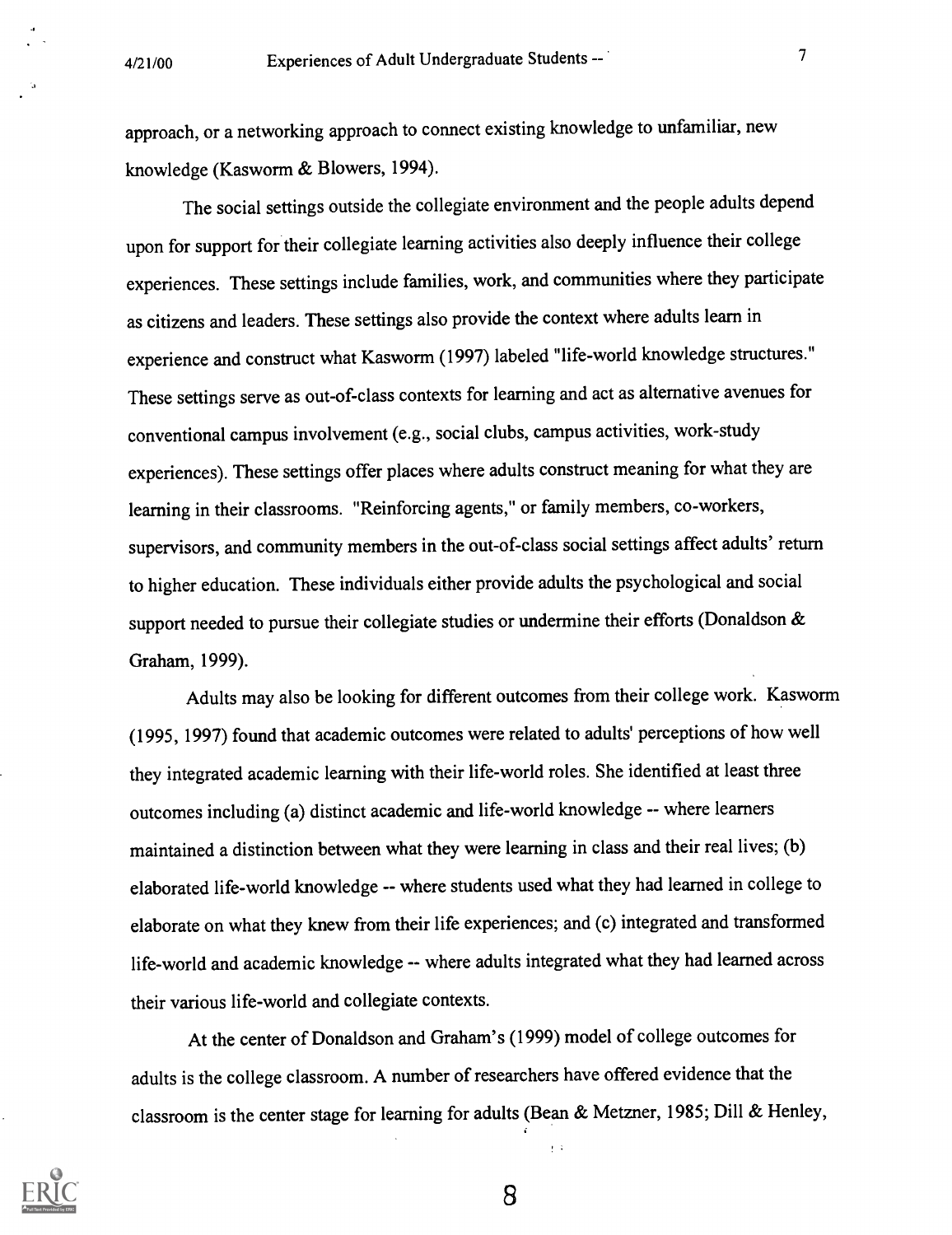1998; Donaldson, 1991; Kasworm, 1997; Kasworm & Blowers, 1994). Kasworm and Blowers (1994) reported part-time students place great importance on the relationships with faculty members and their in-class learning experiences. One explanation of how adults compensate for their lack of time is that their class-related learning and their relationships with faculty and other students make up the most powerful influences of their campus experiences. In addition, if adults have limited interactions with the college environment, they may instead gain support from family, friends, and co-workers and others. This is in contrast with traditional-aged students where the primary impact comes from their involvement with peers and in peer-related activities -- often outside of class. The classroom is seen as the center stage of the collegiate experience for adults (Kasworm, 1995; 1997). It interacts with other components of adults' lives to connect adults with their instructors and student peers. Classroom interactions provide a social context for learning and shape adults' role as college students.

#### What This Means for Understanding Adults' Experience

Rather than relying exclusively on the kinds of experiences obtained within the college community, this view of the adult learner in higher education attempts to account for a broader, more encompassing set of factors that interact in complex ways with the learner's academic experience on campus. This perspective differs from past beliefs and research suggesting that student success and learning is dependent upon social integration, involvement, and connectedness solely within the collegiate environment, of both the curricular and extracurricular culture of the college. The metaphor of the "connecting classroom" for adult learners suggests that we need to think of connectedness within an adult societal context, as well as within the key learning environment of the classroom. It places more emphasis on adults' classroom experiences and the essential role the classroom plays in the ways adults reconstruct meanings associated with various aspects of their lifeworlds. This emphasis on the classroom context reflects Winnicott's (1965) idea of a holding environment within the context of development and the power of the socio-emotional

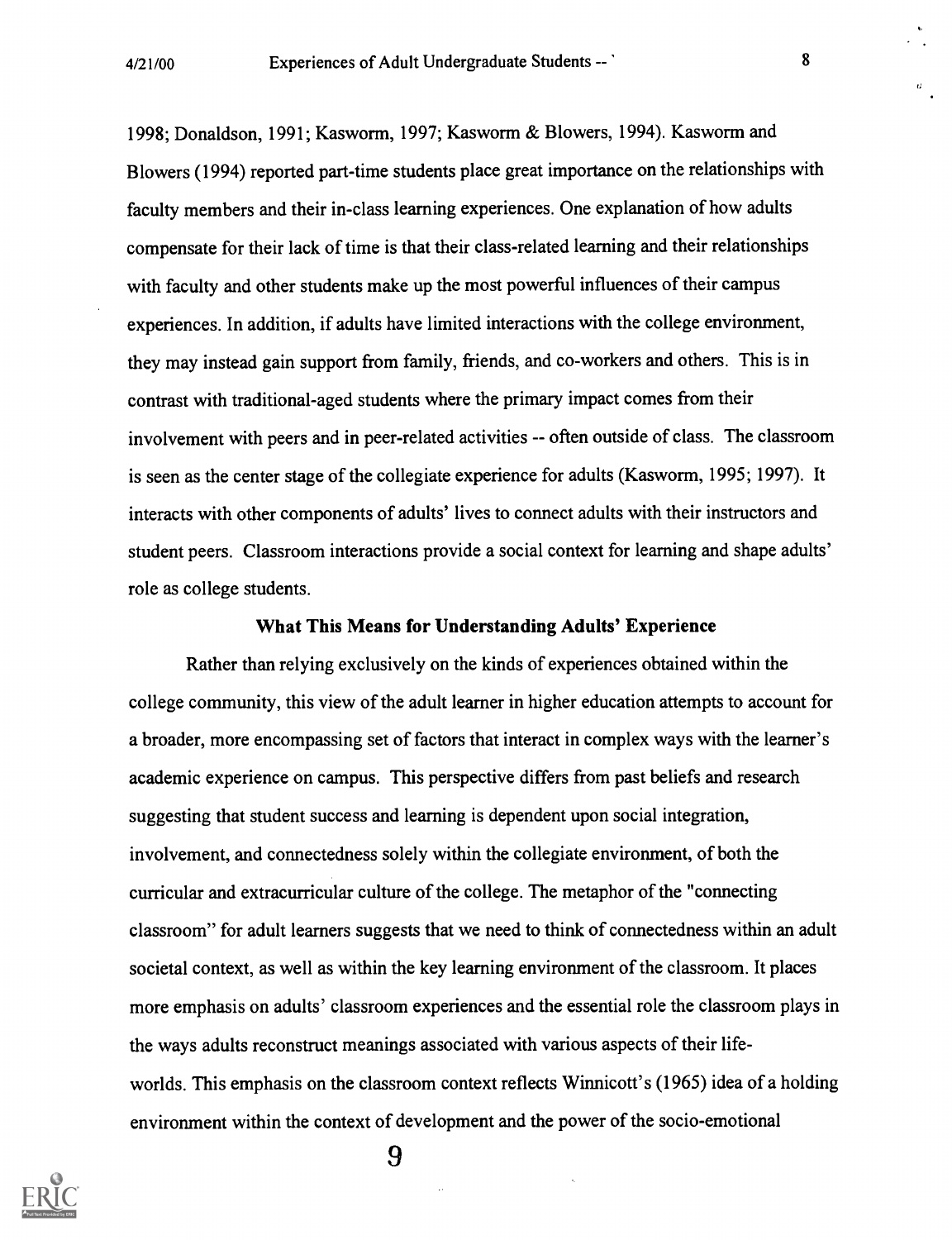dimensions of the group and those dynamic relationships. Given the fragmented nature of adults' lives today, it makes sense that within the contexts of their life-worlds, they understand settings such as the college classroom as literally crucibles of meaning making. It also recognizes that the metaphor of the "connecting classroom" speaks more to perceptions, relationships and dynamic interactions that are part of an instructional process, rather than to the bricks and mortar of physical boundedness. In particular, with the growing alternative models of distance learning, technology-enhanced learning, and new models of curriculum and learning, adults bring a complex set of needs, goals and experiences which both frame and create the fabric for enhanced learning and development experiences.

From these perspectives then, learning is viewed as contextual and situated. The nature of what is learned - the knowledge derived and its meaning - comes to reflect the particular contexts in which adult learners find themselves. Thus, some adults maintain existing knowledge structures of academic and life-world contexts that are distinct and separate. Others, however, experience a transformation of knowledge structures as they seek to integrate these knowledge structures fully into their lives. It also suggests that other potent adult life contexts of work, family, and community equally transact with the collegiate learning experiences to both enhance and detract. Collegiate administrators and faculty must rethink the nature of the adult learner reflecting the current world and a multi-cultural world of understandings, involvements and impacts both upon the learner --- and upon the college.

In particular, the metaphor of the "connecting classroom" suggests that adult learning experiences serve as both a generative and a reconstructive function. The content and processes of the college learning experience is not just one of academic content. It is embedded and generates rich symbolic meanings and imaginative processes for the learner, beyond learning academic discipline content. It both modifies the learners' knowledge base, but is also impacts their sense of self, of action in the world, and of their connection to the broader cultural context. Most adult learners view themselves as becoming different as learners and as individuals, because they now come to realize they have entered into a new

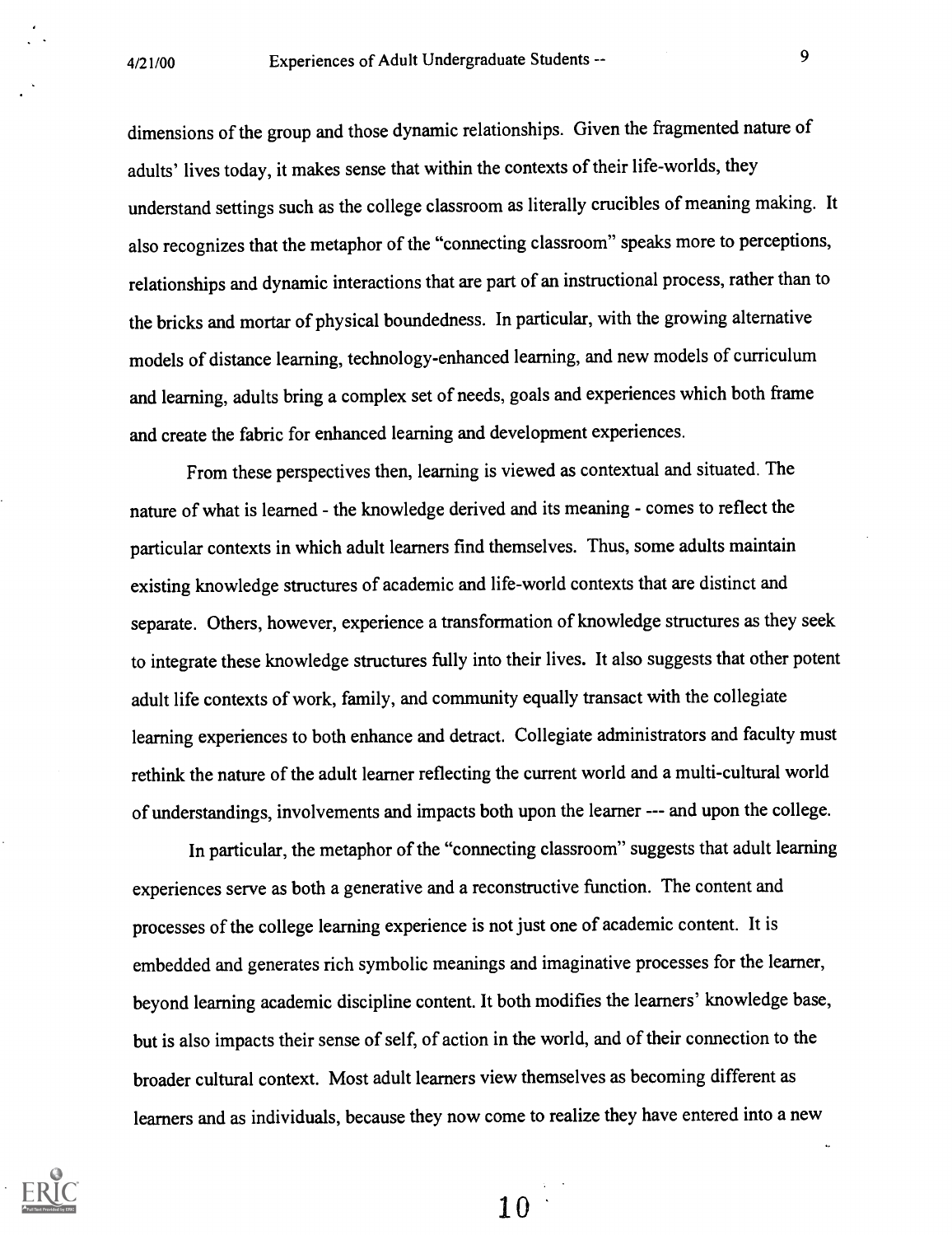cultural set of forces and into new cultural meanings which redefine them and their lives. This potency is currently being documented and explained through research on adult learning engagement in collegiate classrooms, and will be a major focus of future research through distance learning and technology enhanced learning experiences.

The classroom experience may also provide a site for reconstructing what it means to belong to these various cultural communities and the identities derived from them. In this sense, the classroom can become for the learner a kind of "practice community" through which they make sense of what it is they are learning. This notion of a community of practice reflects the background understandings of situated learning as social-psychological interaction in all of the adult life roles (Lave & Wenger, 1991). It also focuses on the significance of social relations and processes that involve the learner in discussions and explorations of meanings and belief systems. It also suggests that collegiate learning experiences become a site within the adult life-world where this reconstruction of meaning, cultural communities, and identities becomes possible. It is within this environment that these multiple identities are allowed to be named, and given expression or voice.

#### The Connecting Classroom

As we have noted, faculty and higher education administrators continue to ponder how adult undergraduates differ from younger undergraduates. Historically, there have been groups of adults who have adapted to the traditional young adult collegiate environment, and taken on the persona of operating in a youth-oriented collegiate environment. As colleges have become responsive to adults or have sought out this population to bolster flagging enrollments, adults have not needed to assume the culture of a youth collegiate world. Today, adults seek out environments and curricular structures that reflect their adulthood, their working lifestyles and their strong experiential backgrounds. Whether they enroll in evening schools, extension centers, independent

 $\ddot{\ddot{\text{}}}$ 

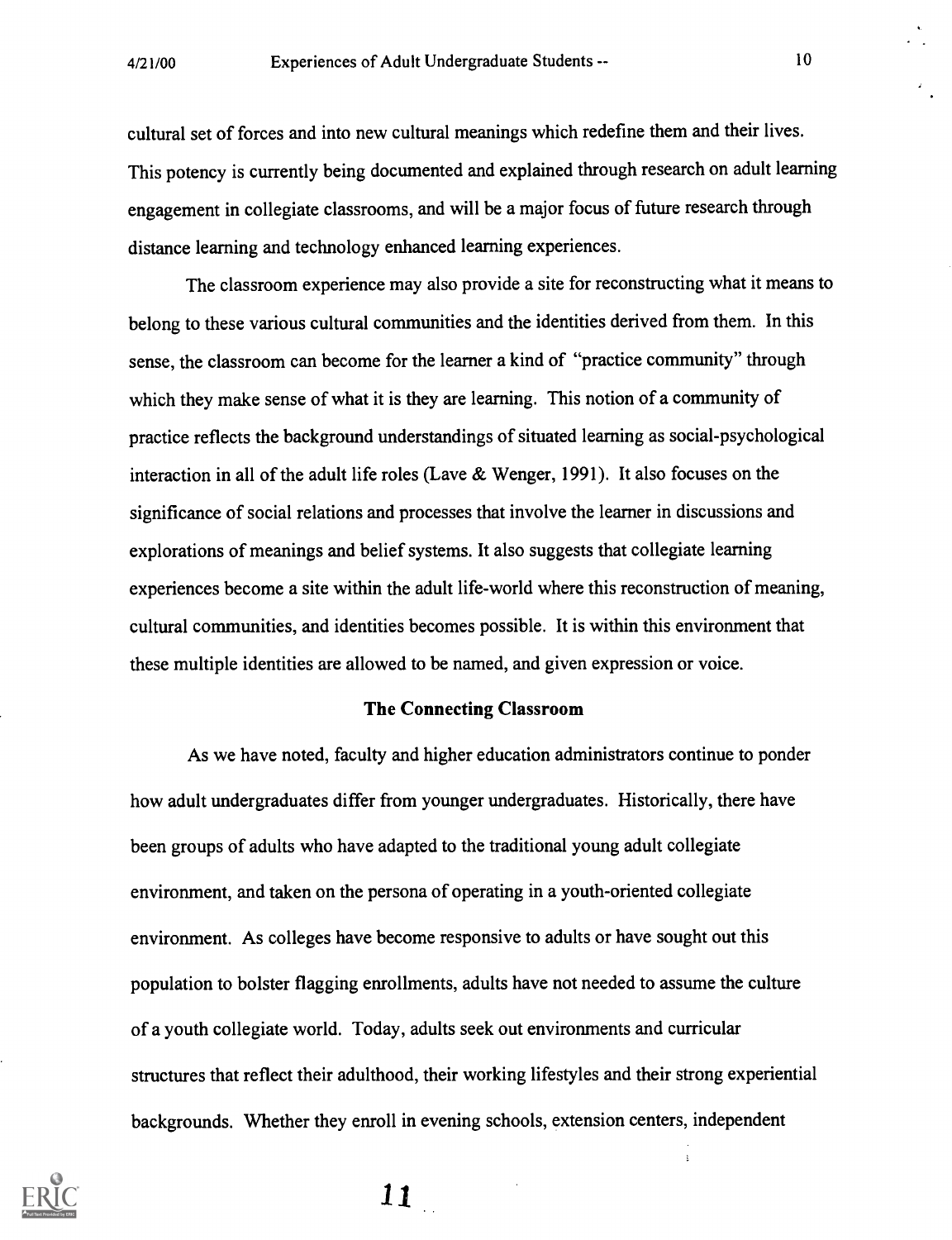studies, adult-degree programs or other variants of adult-oriented structures, issues of access, relevancy and time-enhanced learning have become paramount. Yet, adaptations of structures and services supports have only responded to part of the engagement of adult learners in higher education. It also has become evident that key frameworks to define and determine academic learning effectiveness - such as Astin's (1985) theory of Involvement, Pace and Stern's (1958) theory of environment press, or Boyer's (1987) discussion of the undergraduate experience-- have limited viability in describing and explaining adult learning in undergraduate studies. There is increasing evidence that our understanding of academic effectiveness for adult learners requires a new organizing perspective beyond access and time-enhancements. From past research and examination (Donaldson, Graham, Kasworm & Dirkx, 1999), it is evident that we need to understand adult learner's involvement through the meaning structures of the adult student, rather than through past conceptual frameworks based in the institution and the holistic campus experience.

The Connecting Classroom provides this organizing metaphor to articulate the relationships, processes, and interactions, which are essential for effective adult undergraduate learning. As we have noted earlier, researchers have offered evidence that the classroom is the center stage or fulcrum for collegiate learning for adults. This research has challenged past beliefs that the total collegiate environment should be influential in developing the student. Yet, when one examines the defining interactions of most adult students with a collegiate campus, and when one examines key research studies of adult-defined key collegiate experiences, it is the classroom which provides the key focus and grounding for adult learners.

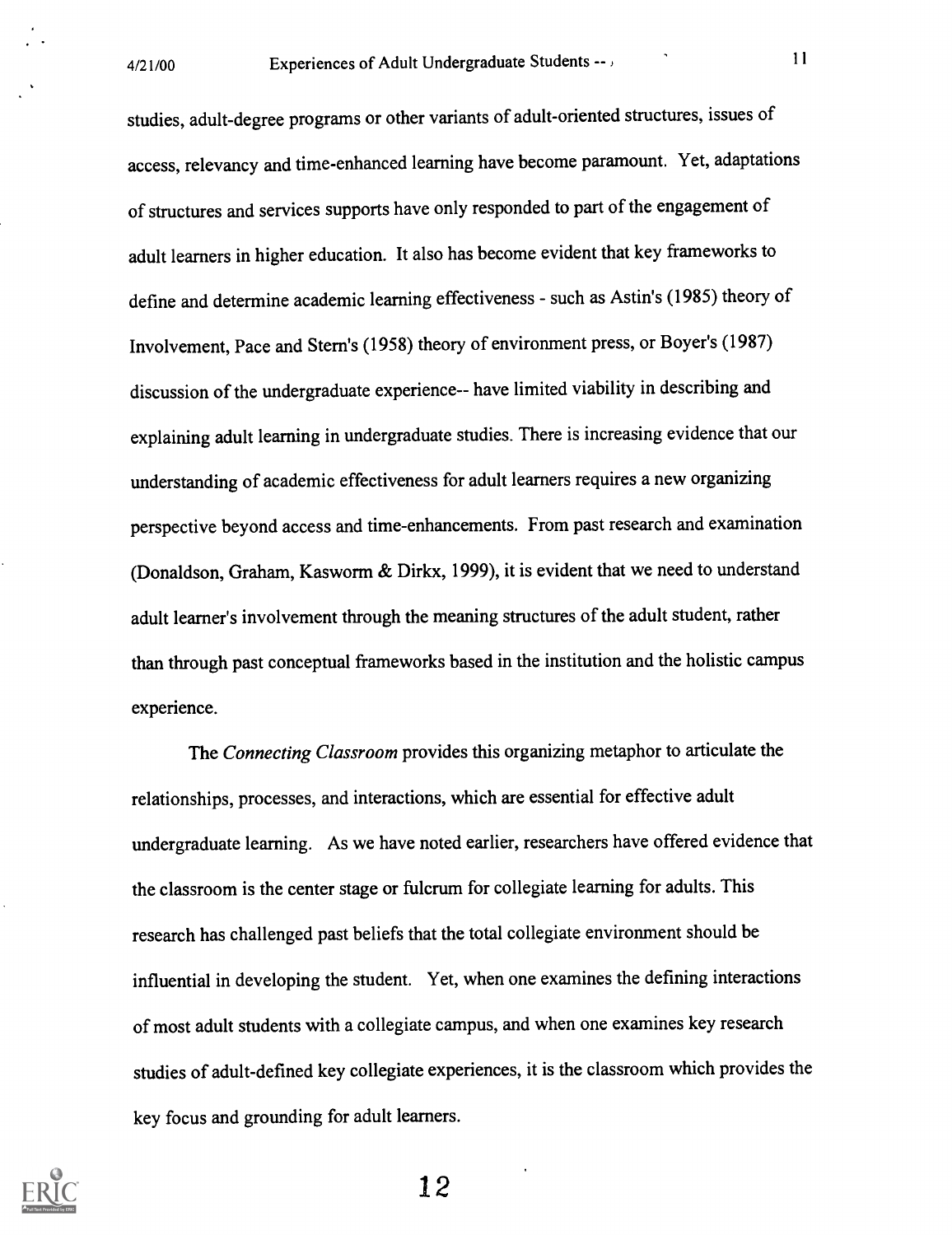### Metaphor of the Connecting Classroom

This metaphor of the connecting classroom has a number of key elements. These elements include: 1) Ethos of an adult-oriented environment, 2) Learning of expertise, 3) Nature of the teaching learning process, and 4) Living in a multicultural learning society.

Adult-oriented Environment. The Connecting Classroom represents the ethos of an adult-oriented collegiate environment. It suggests that the collegiate climate is an attitude, a set of environmental features, and a set of expectations and behaviors of collegiate personnel towards adult learners. Perhaps most eloquently discussed many years ago by the Commission on Nontraditional Study (1973), it is " more an attitude than a system and thus can never be defined except tangentially" (p. xv). Nevertheless, "this attitude puts the student first and the institution second, concentrates more on the former's need than the latter's convenience, encourages diversity of individual opportunity rather than uniform prescription, and de-emphasizes time, space, and even course requirements in favor of competence and, where applicable, performance. It has concern for the learner of any age and circumstances, for the degree aspirant as well as the person who finds sufficient reward in enriching life through constant, periodic, or occasional study" (Commission on Non-traditional Study, 1973, p. xv.).

Adults value and seek out classroom experiences that are based in relevancy, respect, adult dignity, and reciprocity of adult-to-adult relationships. The connecting classroom metaphor suggests an environment that embraces the value and worth of adults as knowledgeable learners, and which also values adult life experiences and perspectives as part of the learning process. For most adults, the classroom is the most influential and

 $\frac{1}{4}$ 

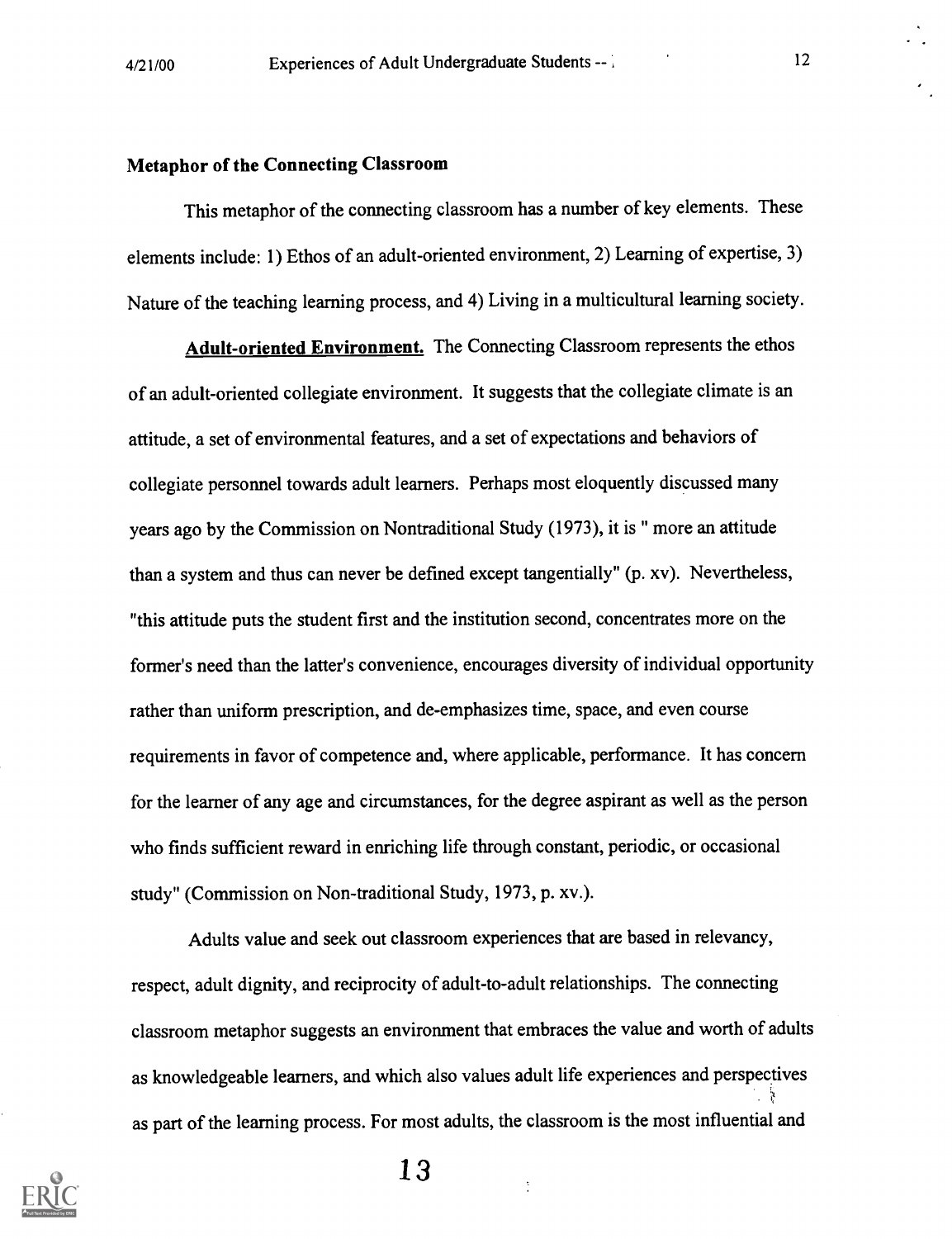significant experience in a collegiate environment. Adult learners suggest that the impact of the collegiate world comes through the key relationships and interactions between faculty, fellow students, the disciplinary content and related learning processes, and themselves as they seek meaning and competence in this arena. In addition, adults desire collegiate institutions that acknowledge and, as appropriate, integrate learning and support services reflective of their adult worlds, adult life circumstances, and adult learning interactions. This focus is in contrast to youth collegiate environments, which are based, in hypothesized developmental sequencing of knowledge and cultural expectations towards adulthood. Further, youth collegiate environments assume an anticipatory focus upon a future career and independent adult leadership, and provision of a universe of a contained "extracurricula" to bring key learning stimuli of the world into the collegiate environment. Adults live "in" the world and are creators and actors in this broader cultural context. The ethos of an adult-oriented environment suggests a clear recognition and integration of that world and the adult experiences of that world.

Learning of Expertise. In the connecting classroom, learning is contextually situated and not defined through hierarchical status roles of teacher and learner. Rather it is learning in community in social participation, recognizing there are varied expertise based in social cultures, as well as in disciplinary cultures (Lave & Wenger, 1991). It also acknowledges that adult learners consider knowledge learning in relation to past knowledge based in experiential understandings and applications in the broader world. The institution, the instructor, the learner, and the learner's multiple communities define the persons and resources that are valid conveyers of expertise. Unlike young adult

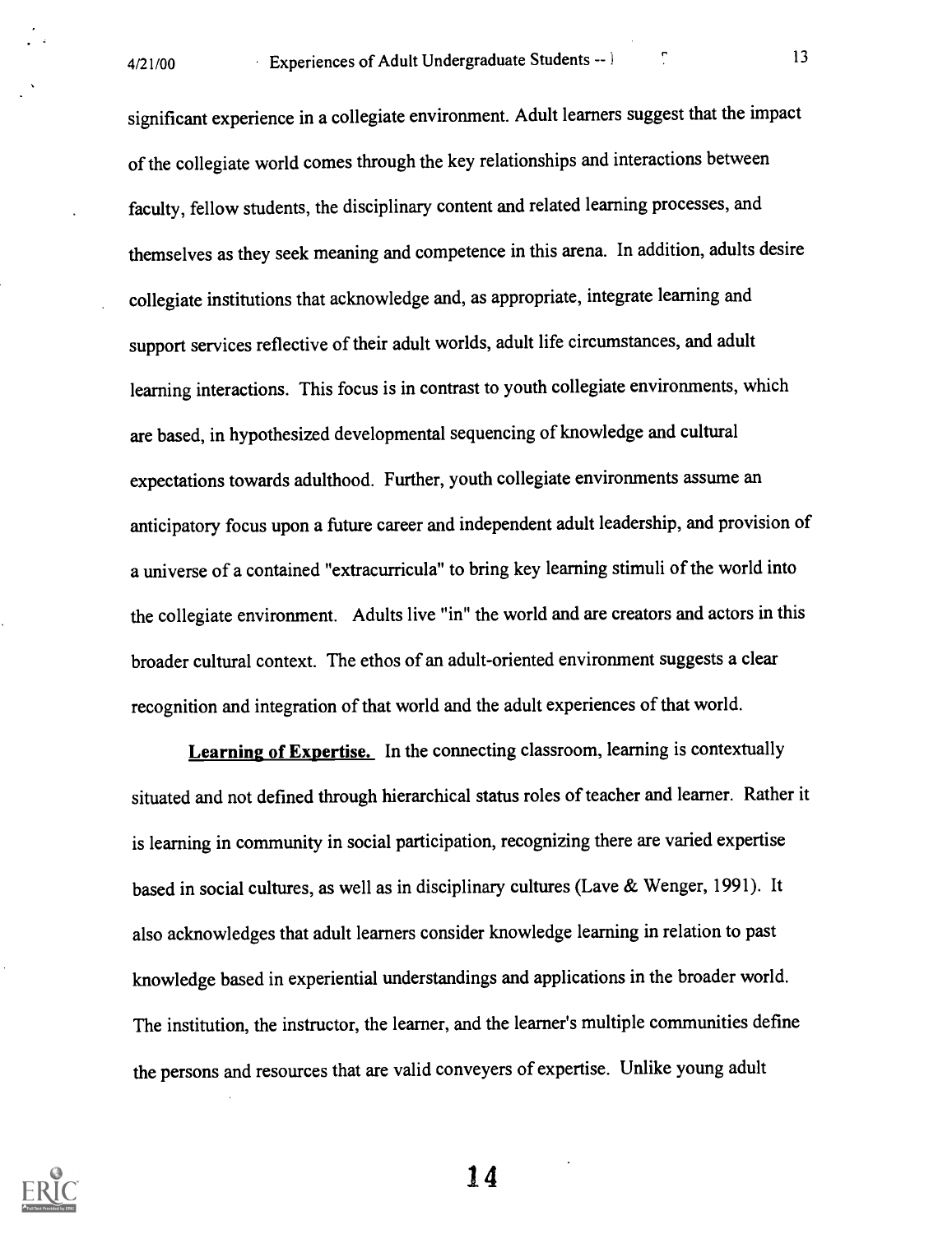learners, adult learners bring expertise to the classroom and also define the particular value of expertise for learning based in their adult worlds.

In youth-oriented collegiate environments, the faculty instructor with his/her expertise in the disciplinary content is the expert and the student and his or her limited knowledge base defines the novice status. In adult-oriented connecting classrooms, there is a range of novice-expert roles of faculty and students. Because learning is interactive and contextual in the connecting classroom, there is a clear social participation structure of distributed expectations of expertise connected to the worlds of discipline content, individual action and practice, and adulthood. Adult learners may engage in a variety of roles in learning expertise as student novice, of learning practitioner with experiential expertise, of aspiring expert, or of knowledge expert in certain areas of knowledge and action. These roles and belief perspectives each implies a different sort of responsibility of engagement in learning or conveying expertise, a different set of role relations, and a different interactive involvement between faculty, students, content, and the adult worlds of work, family, community and college (Lave  $\&$  Wenger, 1991). The nature of learning expertise is no longer faculty instructor disseminating expertise content to the novice learner. Rather it is learning through classroom and life participation in a variety of social worlds and engaging in actions, understandings, and discourse across a number of communities of social practice. Because one of the outcomes of learning expertise is to be a knowledgeable actor in both content and practice, adult learning outcomes reflect a broader range of expectations. These expectations include greater competence and understanding in academic knowledge, individual life roles, learner engagement in classroom culture, and the situated communities of practice of the adult learner.

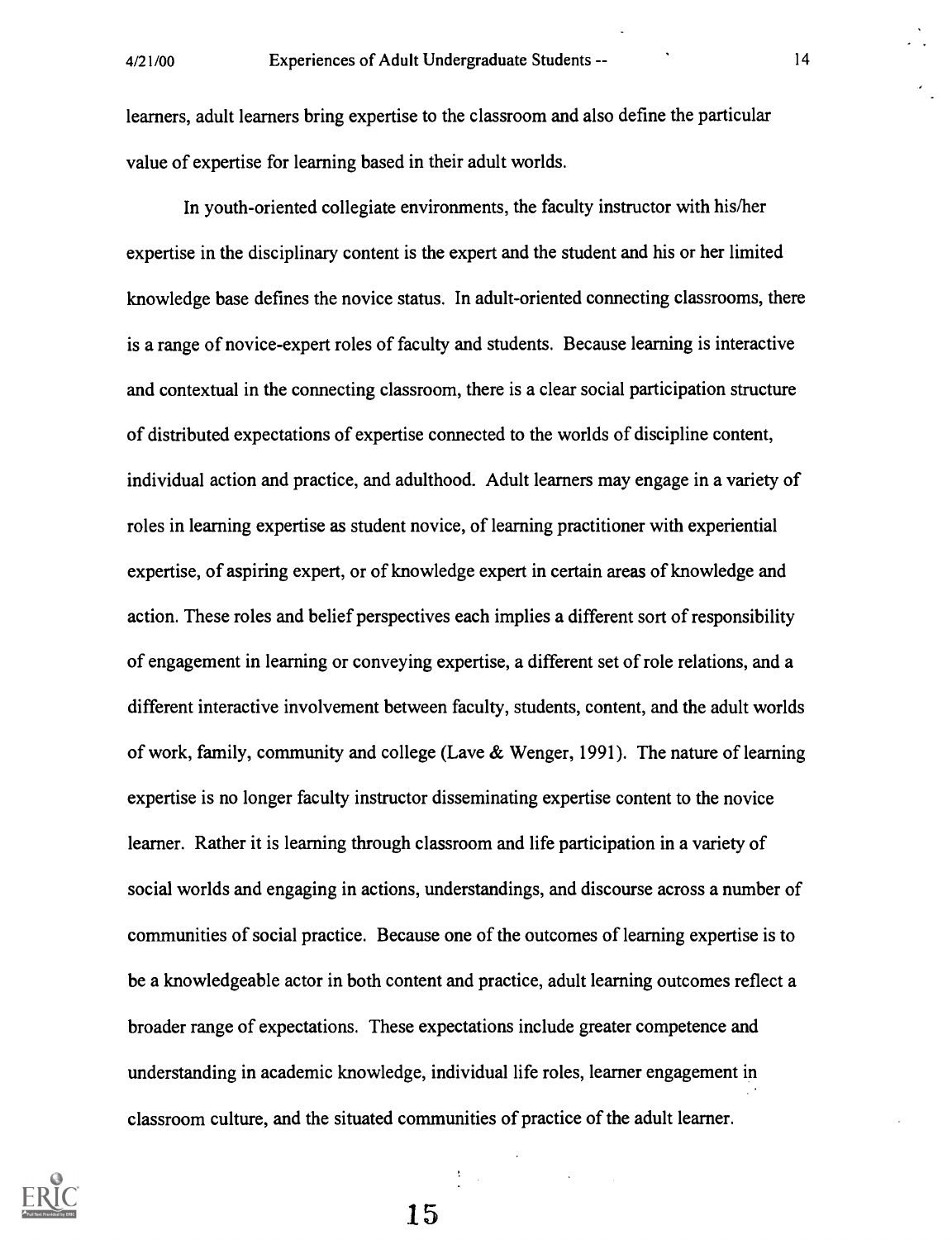The connecting classroom for the adult learner is embedded in this reframed understanding and set of practices of socially situated expertise and in recognition of the broader engagement in expertise within all adult life roles and worlds. Adults do understand and act as classroom learners who engage in learning for demonstration of good grades, yet most adult learners desire and expect greater and more diverse outcomes from learning in the connecting classroom based within their worlds of expertise.

Nature of Teaching and Learning. Traditional, tacit understandings of collegiate student learning suggest that teaching and learning is constructed and orchestrated by an expert faculty member within the structure of a classroom. As previously discussed in the section on expertise, teaching/learning strategies for young adults are focused upon assumptions of a novice learner who learns through a disciplinary knowledge accretion process. The metaphor of the connecting classroom suggests a very different learning process. For adults in the connecting classroom, learning is constructed through the adult learner's life biography, through the social context of knowledge expertise, and through the communities of practice of its members. The teaching learning process for adult undergraduates is most potent and effective when based in adult's prior knowledge schemata which reflects both disciplinary and life world knowledge. In addition, adult learning occurs in generative reciprocity in a learning community, which involves active, collaborative learning. It involves active learning engagement across communities of practices with concomitant roles of student, discipline content, work, life, community, and the adult self.

The metaphor of the connecting classroom suggests that the teaching/learning process is a climate and set of interactions that are both within and beyond the campus

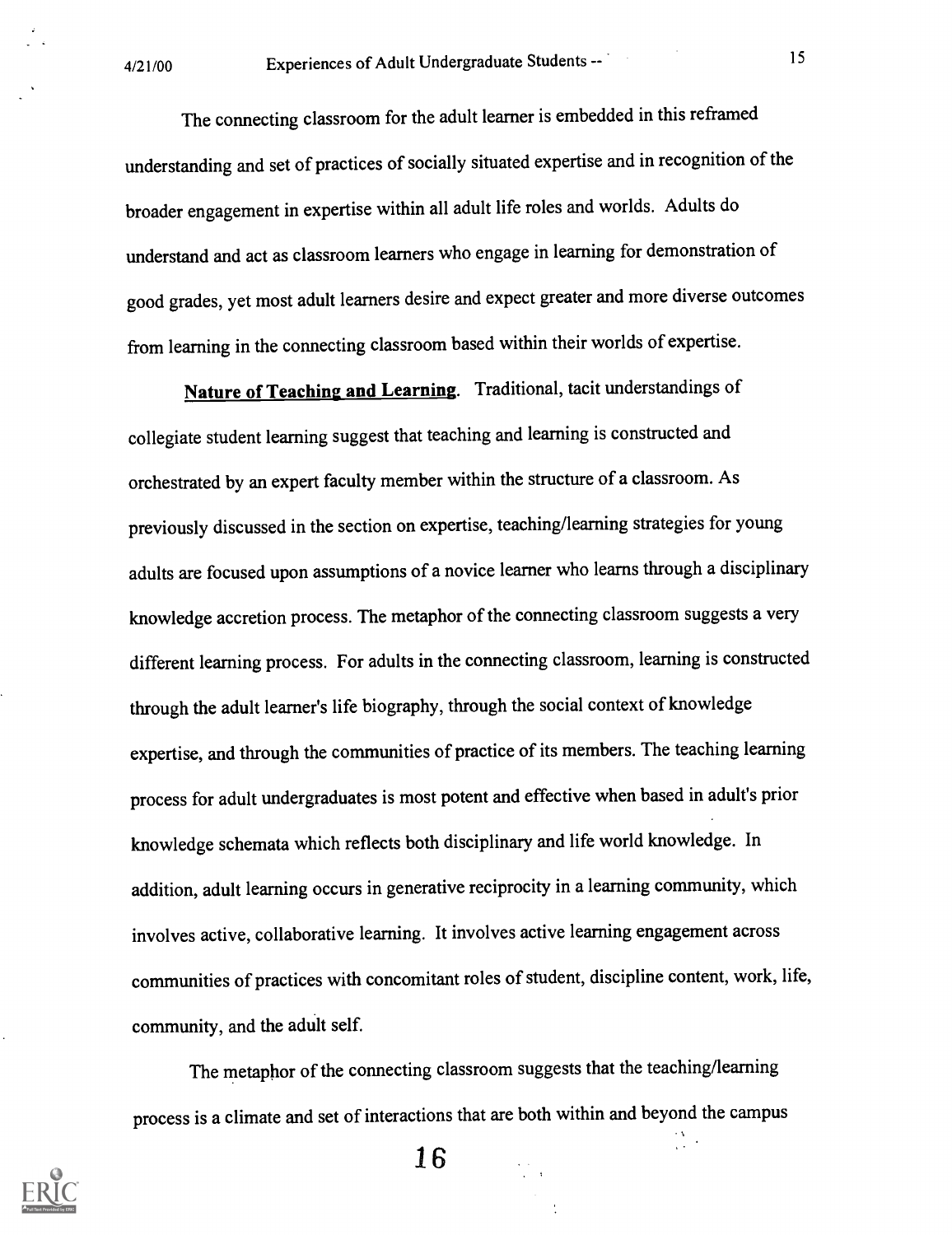classroom environment. Because adults are part of the world, they make meaning of their learning and actively engage in learning through that broader world. Also with the continuing infusion of distance learning strategies, as well as the specialized engagement of learners in applied projects, action research projects, and other strategies which engage the learner in the broader world, adults also experience connected classroom learning through current active, collaborative learning classroom strategies.

The connecting classroom assumes that individuals have "connections" and relationships to a wide variety of understandings, knowledge, and practices. And it assumes that adult learning experiences serve both generative and reconstructive functions. The learning of the connecting classroom both modifies the learners' knowledge base, but it also impacts their sense of self, of action in the world, and of their connection to the broader cultural context. Further, the outcomes of a teaching/learning process move beyond an integration of the content, it also suggests providing knowledge for action in the world. Adult learners are change agents in their life roles. Thus, collegiate learning is not knowledge for preparation for the future; it is knowledge for current action and change in the adult world.

Living in a multicultural learning society. The connecting classroom reflects an alternative worldview, which reframes the place of student, and the key influencers that define the learner's place in the world. It challenges past assumptions that collegiate learning solely occurs within a collegiate campus and is solely influenced through socialized rituals and practices of that collegiate culture. Previous beliefs and research suggest that quality collegiate student learning and development occur solely within this world of the college, its culture, and its traditions. There has always been an historic



17

 $\ddot{\bullet}$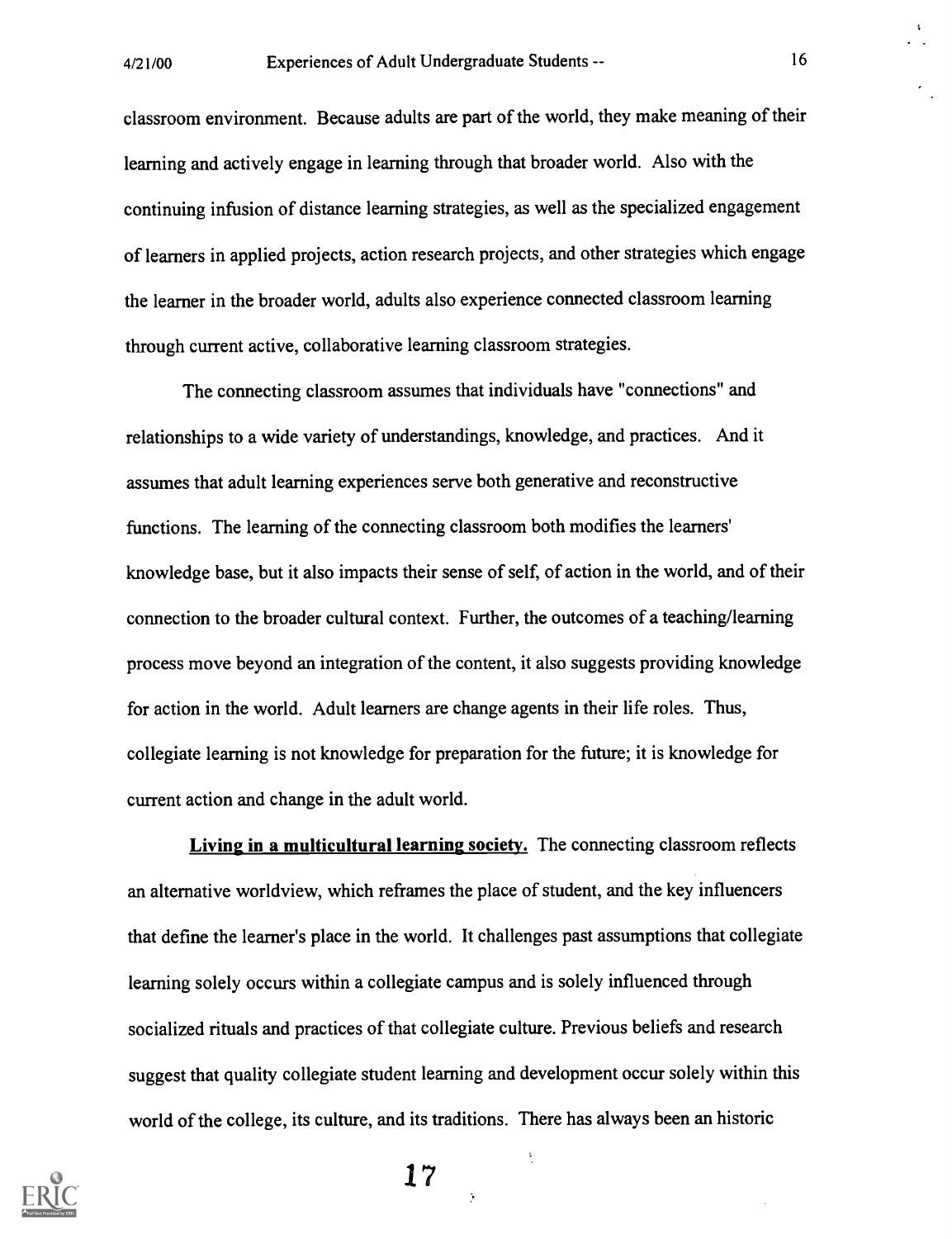tension of these beliefs when examining the specialized engagement of adult learners who participate part-time, who commute, and who seek focused involvement within the classroom. These past operational assumptions and beliefs have often characterized adults as marginal and uninvolved. And they have also implied that adults would be unable to be successful learners because they are unable to be immersed in the world of the college environment.

The connecting classroom for adult learners suggests that the place of the learner is in the broader world, a world that is multicultural, as opposed to a uni-cultural world of the collegiate environment. In the world of today's adult learners, adults actively engage in a wide variety of cultures and live multiple roles through these cultures. The connecting classroom acknowledges, embraces, and incorporates these cultures and views. However, this multicultural perspective is more than the inclusion of cultures of gender, race, ethnicity, and class, it also incorporates the cultures of family, work, community, and adult beings.

The connecting classroom also reflects the society of lifelong learning and of the primacy of intellectual capital. The place of the adult learner is in a broader context of the learning society. Adult learners view their societal context and engage in collegiate learning from this different place of engaging in a learning society. These adult learners recognize the impact of a collegiate credential on their access, mobility, and security in jobs. They are part of a world where continued learning is often mandated by their work environment, by their professional roles, or by their communities of practice. They daily engage in a world where currency of knowledge and related skills has become the condition for viable achievement. Further, many adults recognize that the world of an



18

 $\label{eq:2} \frac{1}{\sqrt{2}}\sum_{i=1}^N\frac{1}{2}\sum_{i=1}^N\frac{1}{2}\sum_{i=1}^N\frac{1}{2}\sum_{i=1}^N\frac{1}{2}\sum_{i=1}^N\frac{1}{2}\sum_{i=1}^N\frac{1}{2}\sum_{i=1}^N\frac{1}{2}\sum_{i=1}^N\frac{1}{2}\sum_{i=1}^N\frac{1}{2}\sum_{i=1}^N\frac{1}{2}\sum_{i=1}^N\frac{1}{2}\sum_{i=1}^N\frac{1}{2}\sum_{i=1}^N\frac{1}{2}\sum_{i=1}^$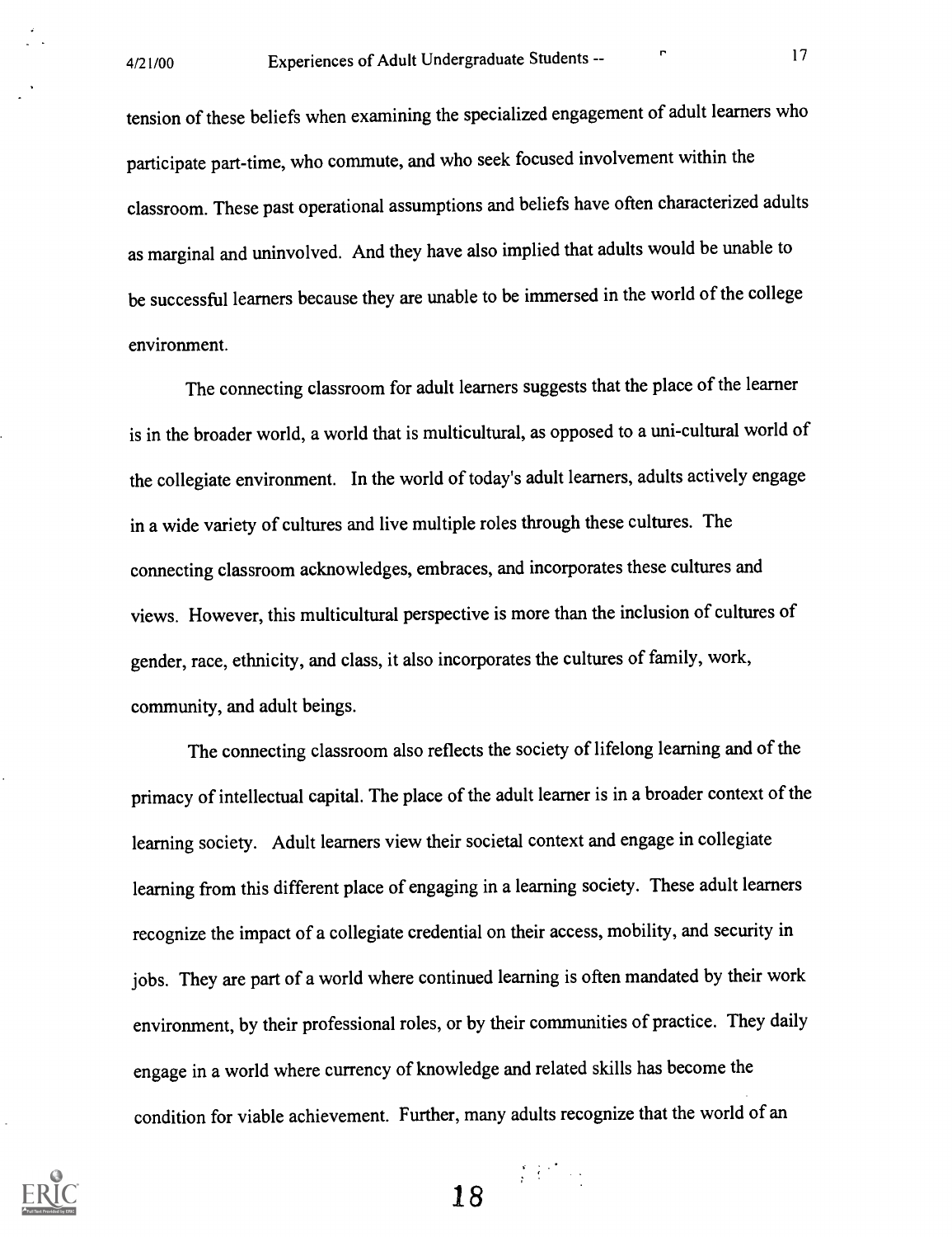educated adult reflects a set of perspectives, knowledge, and metacognitive skills difficult to gain through self-directed learning. They seek out the collegiate environment to engage in a culture of the liberal arts tradition and professional preparation where they become collegiate educated adults. Adult students recognize that collegiate learning is more than just developing their intellectual skills. They recognize that they must be active participants in a learning society where they enhance their agency in work, family, and community.

Often undergraduate collegiate learners view their world through a microscope. This fourth element suggests that collegiate learners need binoculars to understand learning in a knowledge society. Many adult undergraduates are also engaging in continued substantive learning in their work, family, and community roles, while also engaged in undergraduate studies. Often they are creating new knowledge and conducting instructional activities as experts in those other adult life roles. Thus, the connecting classroom acknowledges and incorporates their other worlds of learning and a multicultural society of learning.

#### Implications of the Connecting Classroom

Being connected in some way - having venues within the college experience to make connections with others, to one's self through others, and somehow learning to feel like one belongs  $-$  has emerged as a critical dimension of the college experience. We have seen that for traditional-aged students, the focus of the "connecting" and social integration characteristic of college outcomes occurs largely through non-classroom experiences. For nontraditional students, however, who are typically older and bring to the college setting years of experience in work and family roles, this view of

 $\frac{1}{2} \mathcal{A} \left( \frac{d}{2} \right)$  ,

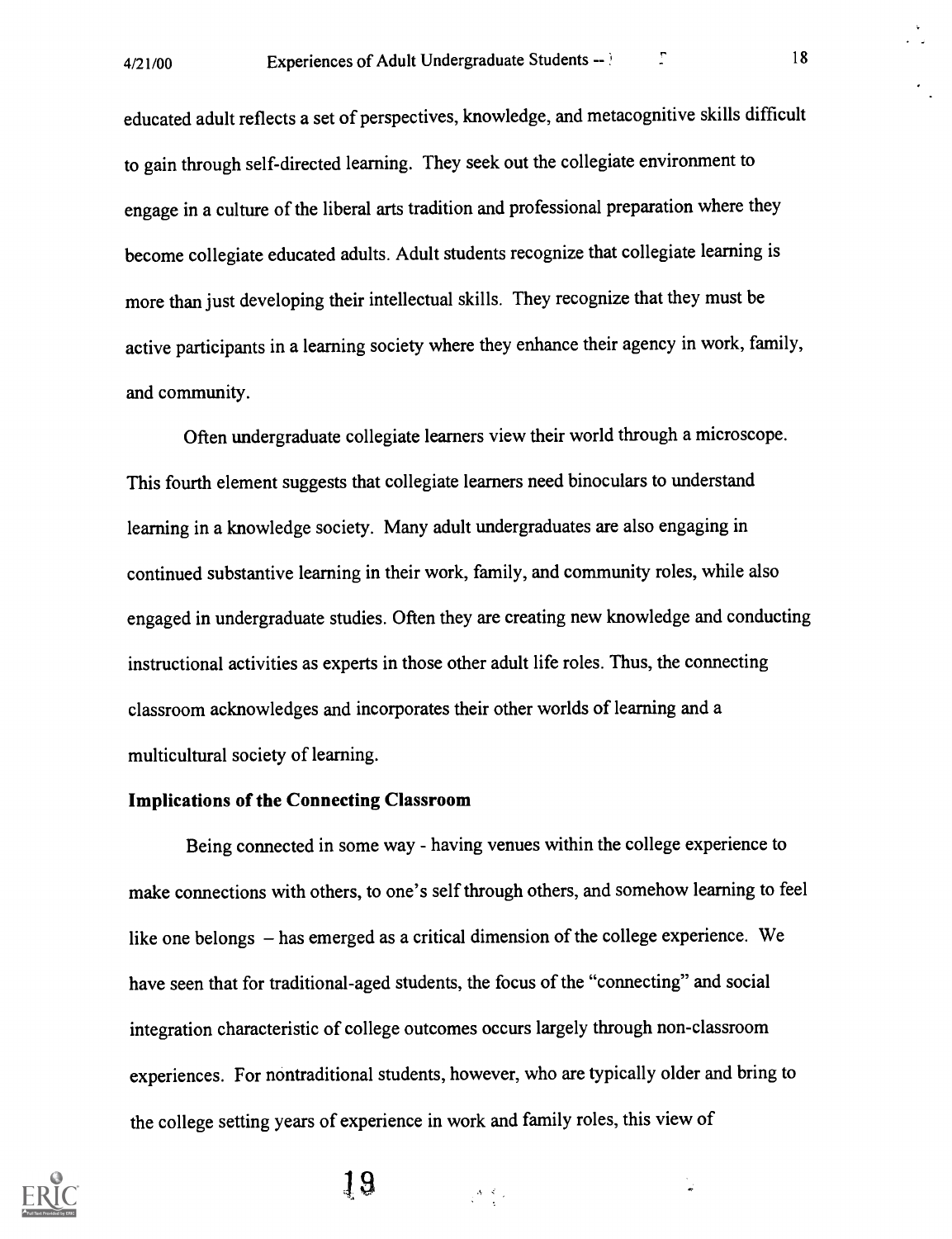connectedness does not seem to work. For these students, the classroom experience itself serves as a kind of focal point of their college experience, a location in which notions of integration and connectedness are substantially different in both content and process.

Many adult learners have been working for several years and many have their own families, with their attendant responsibilities. Their life-worlds are multi-dimensional and complex. Outside of the collegiate setting, these adult students are integrated within a variety of social and cultural settings. They rarely look to their college experience as a primary means of social integration. The social space of the classroom provides adult learners with an environment in which they are able to reflect on and reconstruct the various meaning structures they have used to guide and make sense of their lives.

This reconstruction of meaning within the adult learners' life experiences is mediated through the subject matter within the context of interactions between the teacher and students, and among the students themselves. When asked, adult students will repeatedly point to connections they are making between their experiences in the classroom and their lives outside of the collegiate context (Dirkx, Amey, and Haston, 1999; Amey & Dirkx, 1999). What they are learning is examined within the context of their prior knowledge and experiences, which both influences and is influenced by the subject matter being studied. These prior experiences help them better understand the content of their studies but this content often calls into question assumptions and beliefs derived from these experiences. The subject matter students pursue in college is often laden with images which evoke their own imaginations and connect the text in powerful ways with their prior experiences (Dirkx, 1998; Kristkaya & Dirkx, forthcoming). These text-based images lead the students both inward toward their own sense of themselves

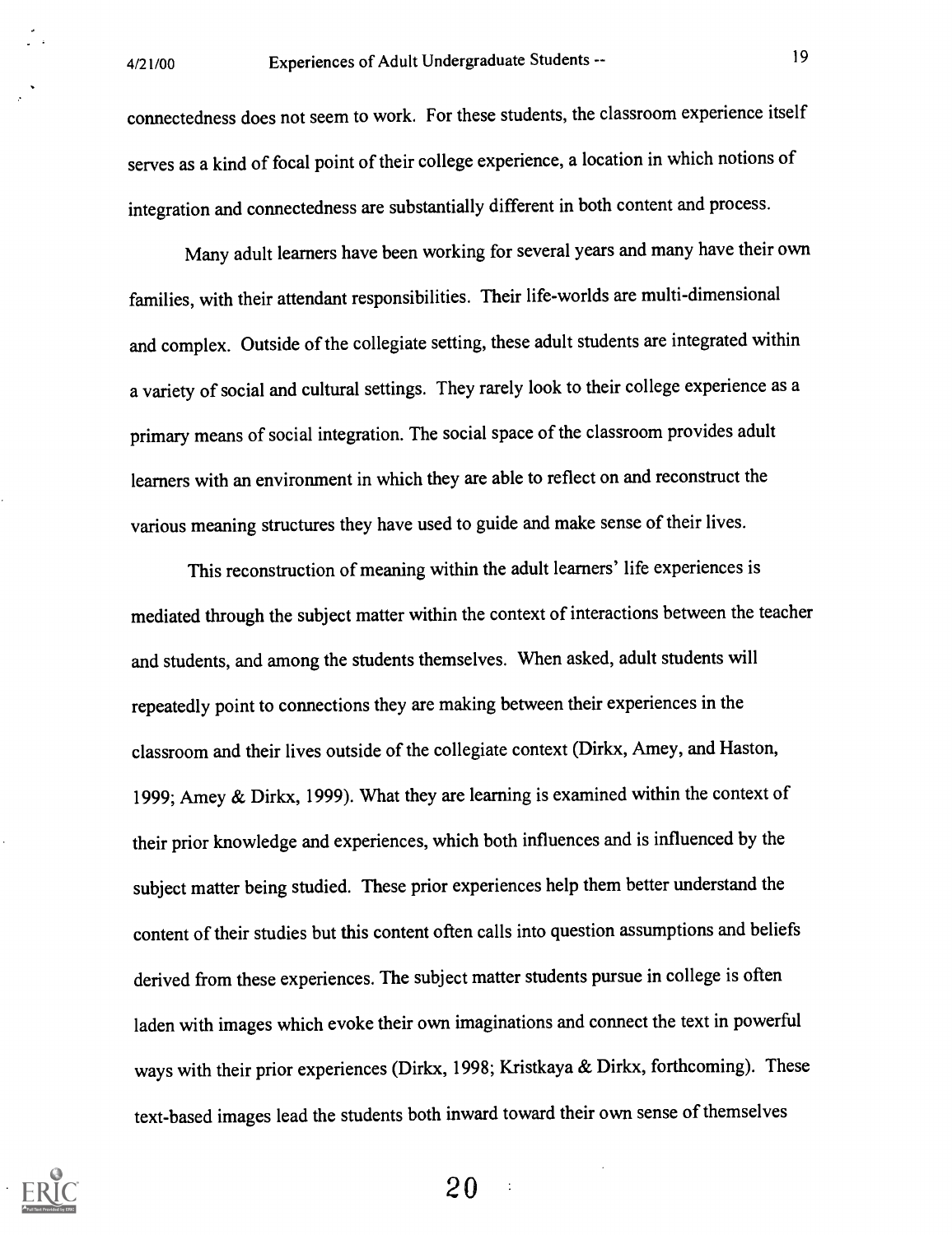and outward toward social and cultural dimensions of their lived worlds. As Thomas Moore suggest, this process represents "a delicate cusping of sense impression and interior imagination and the creation of a third place between person and environs....a plane that hovers between things and experience without taking away from either" (Moore, in Romanyshyn, 1999, p. xi-xii). This "third place" represents, in a sense, a meta-text constituted by the new meanings arising for the adult students out of the interaction between their prior knowledge and experiences and the subject matter (Kritskaya & Dirkx, forthcoming). It is this third place that becomes the location of connecting for these learners.

Their interactions with teachers and peers within the classroom provides a means through which these connections are being made. Through the examples and stories used by the teachers and the different experiences that other students relate, adults are able to reflect on and re-work the ways in which they have come to think about various aspects of themselves and the world. While much of this meaning-making seems to revolve around the world of work, students have also indicated ways in which their thinking about family and relationships surfaces in this process of meaning-making as well (Dirkx, Amey, & Haston, 1999). The social interactions which characterize the connecting classroom provide a means through which adult learners may express various dimensions of the multiple roles they play. These interactions become social locations in which the learners' multiple communities of practice intersect and blend. Unlike the highly individual-oriented classrooms which characterize much of traditional teaching, the connecting classroom stresses the creation and maintenance of a social space. Similar to other communities of practice to which the adult learner might belong, this space

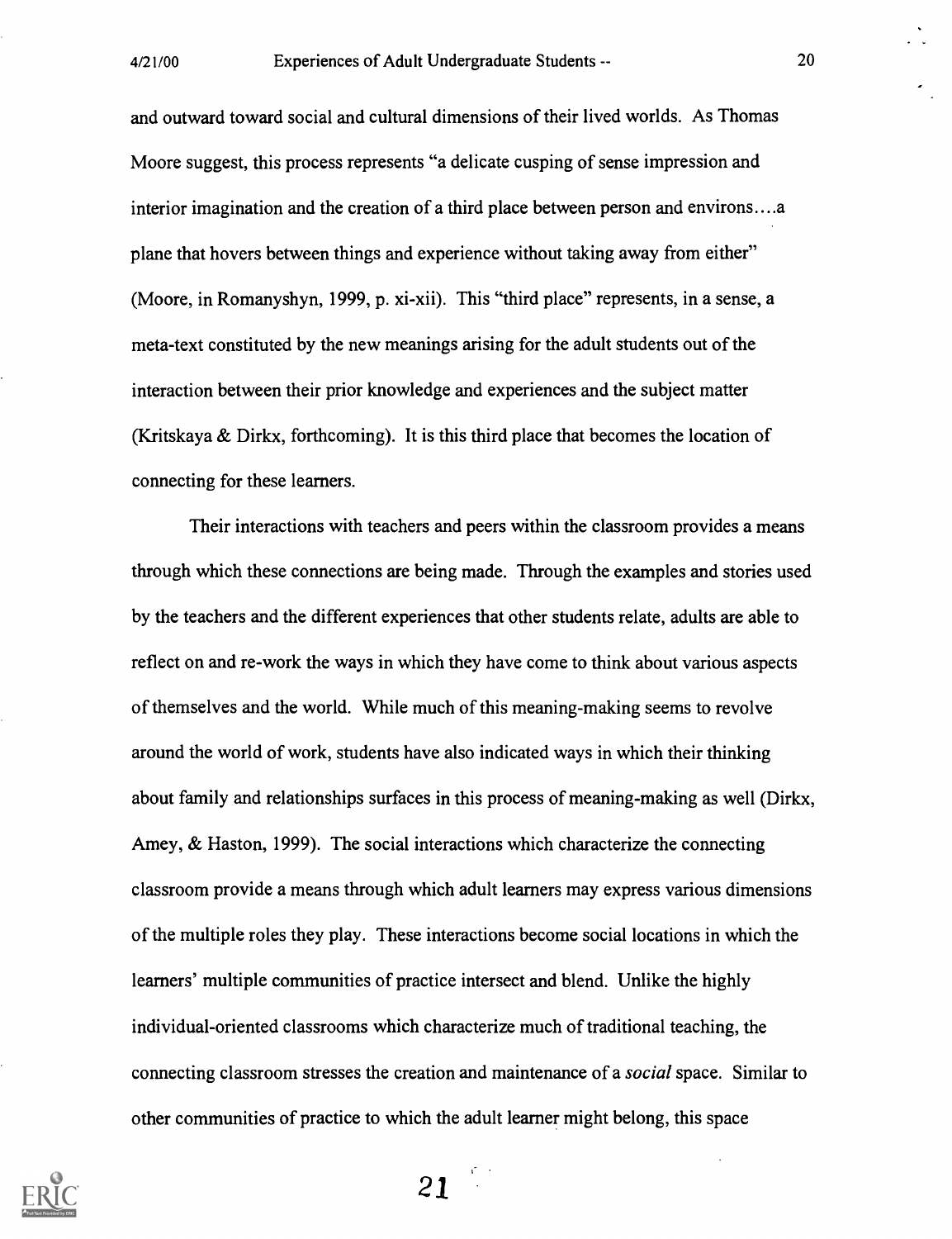emphasizes the importance of interaction and collaboration in the learning process. Unlike these other locations, however, which are often hyper-busy with action, the connecting classroom offers sites of pause and reflection for learners, environments in which they exercise and enjoy a contemplative break from the almost constant flow of action in their lives.

It is the reflective, contemplative nature of the classroom setting which provides the potential for integrating and connecting the adult's prior knowledge and experiences with the subject matter and, as a result, reconstructing their life-worlds. We recognize the extent to which this experience characterizes the college experiences of returning adult students varies considerably. Yet, evidence seems to suggest that adult learners see their college experiences in this way. Given this observation, it seems clear that enhancing college outcomes for adult students involves attending to the academic and psychosocial nature of their classroom experiences. What they are looking for out of their college experiences is a way of integrating these experiences within their broader life-worlds. They look to their classroom experiences as a major means to facilitate this integration and connecting.

### Implications for Research and Practice

From our research and analysis, we have presented a new framework for understanding the place, role, and actions of adults within the collegiate environment. The concept and the metaphor of the connecting classroom is clearly targeted to the adult undergraduate learner. However, we also suggest that this concept has credibility and relevance to growing numbers of younger adult undergraduates. In particular, the majority of undergraduates, both young and old, are now working at least 20 hours a



 $22 - 28$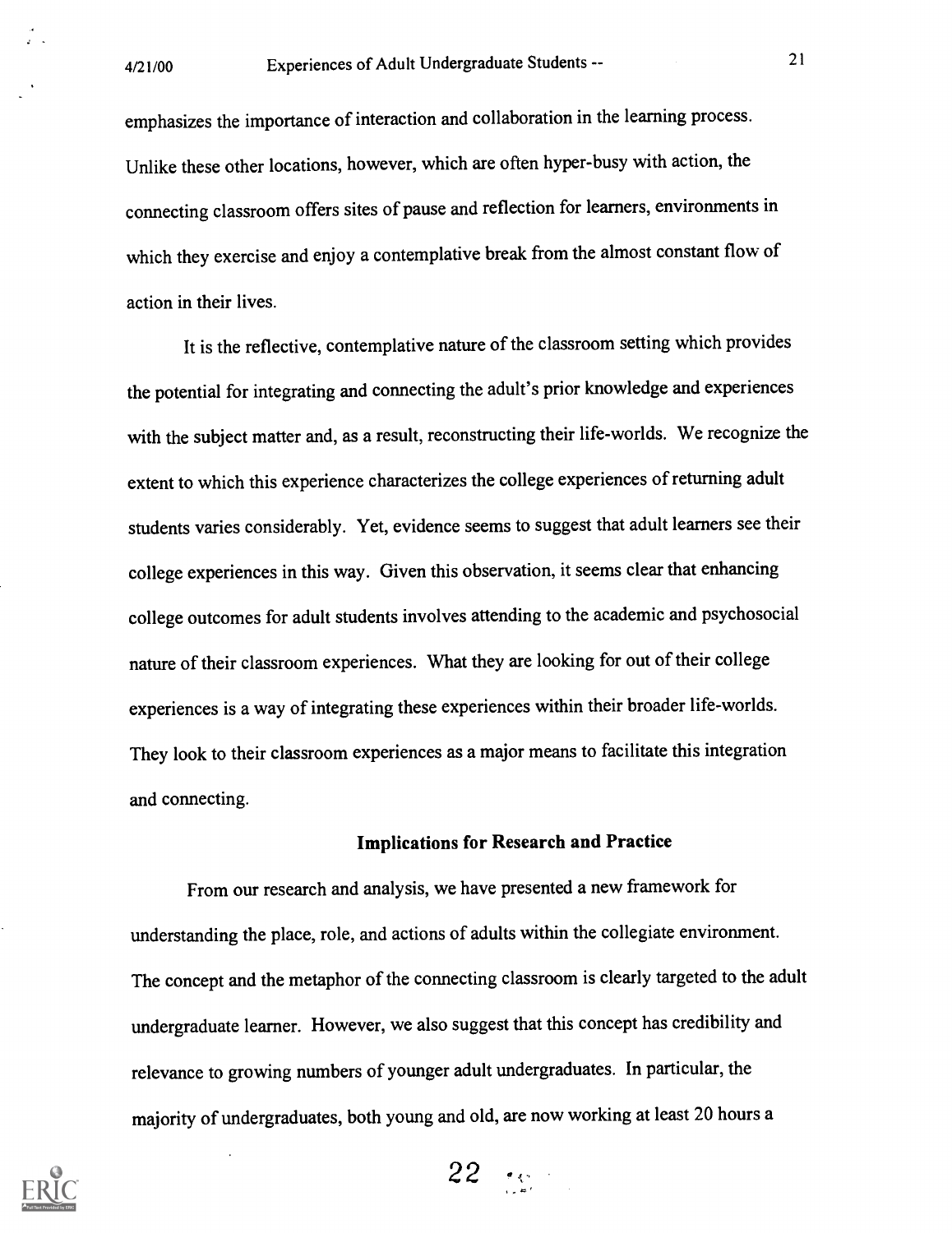week while attending classes. The majority of adult students and a growing number of younger students are commuters, part-time students, and often lead multiple lives beyond the collegiate environment. Although we are proposing this model specifically for the adult undergraduate student, we also encourage researchers and practitioners to reexamine the current lives of younger adults and selectively apply this model to specific sub-groupings of young adult undergraduates. This theoretical concept of the connecting classroom suggests a number of key implications for both the practice and the research of undergraduate students.

#### Teaching and Learning in the Classroom

We have taken a socio-cultural stance toward our understanding of adult learners' collegiate experience and the meaning they derive from it. Werstsch (1998) has argued that mediated action, or human agency in context and with a variety of mediational means or cultural tools (e.g., language, computers), should be the focus of analysis for our understanding of learning from a socio-cultural perspective. This particular focus of analysis has drawn our attention earlier to elements of the connecting classroom learning of expertise, a different view of the teaching/learning transaction, and the multicultural learning society. But, this focus also introduces several analytic properties that have potential for extending our understanding of how adults make meaning in and from their collegiate experience and achieve various outcomes as a consequence of their return to college. Three particular properties are of particular relevance to our discussion affordances, time, and internalization.

Affordances. These are cultural tools that allow us to act in the world, make meaning of it, and generate new and improved forms of thought (Wertsch, 1998).

> $\overline{t}$  $\mathcal{L}^{\mathcal{L}}$



 $23<sub>1</sub>$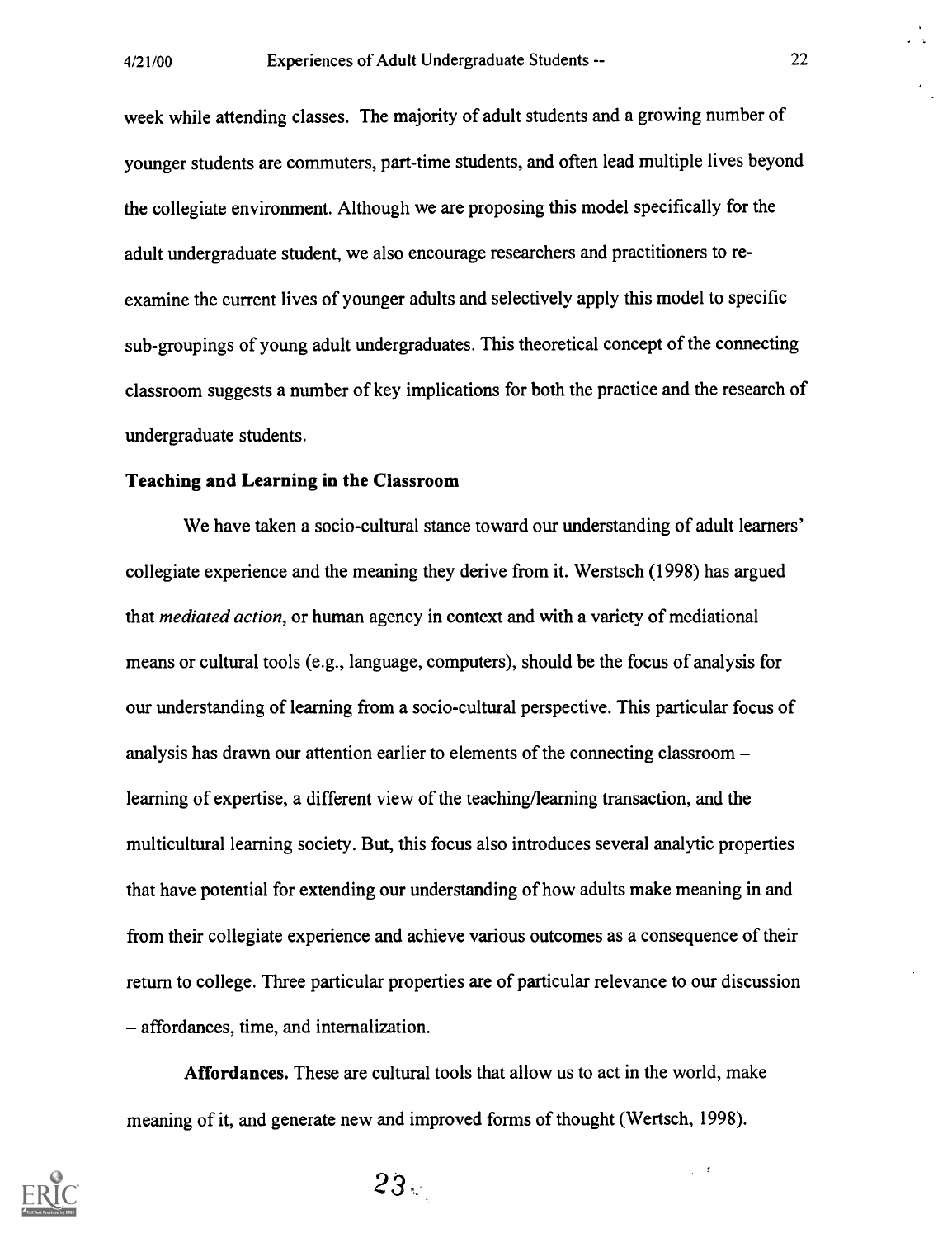Cultural tools (like language, calculators, computers) not only empower us to do certain things, but they also constrain action (e.g., limits of the slide rule in mathematical calculations before the advent of calculators and computers). Cultural tools, as part of context, also transact with our learning in such a way to become central parts of our learning and the meaning we generate in our experiences (e.g., mathematical calculation with calculators has a different meaning than calculations without aid of this cultural tool). While Wertsch and other socio-cultural theorists have focused attention primarily on affordances within particular contexts and settings, we are concerned with this property of mediated action across settings as well - or across the multicultural landscape that is the world of the returning adult college student. This conceptualization requires us to inquire about the extent to which returning adult students are afforded similar cultural tools across the multicultural contexts in which they live, work, and study. It draws our attention again to the need for the connecting classroom to acknowledge and embrace the multiple cultures and views of adult learners. It also draws into question whether the college outcomes adult learners are able to achieve are in part a function of the affordances they have (in their multiple cultures) to make connections between their learnings in these cultures.

Time. In Donaldson and Graham's (1999) model of college outcomes for adults, distinctions are made between prior, concurrent, and future experiences of adult learners. Yet, from a socio-cultural perspective time is not divided into units of past, present, and future. As Rogoff (1995) has noted, "Any event in the present is an extension of previous events and is directed toward goals that have not yet been accomplished. As such, the present extends through the past and future and cannot be separated from them" (Rogoff,



 $24$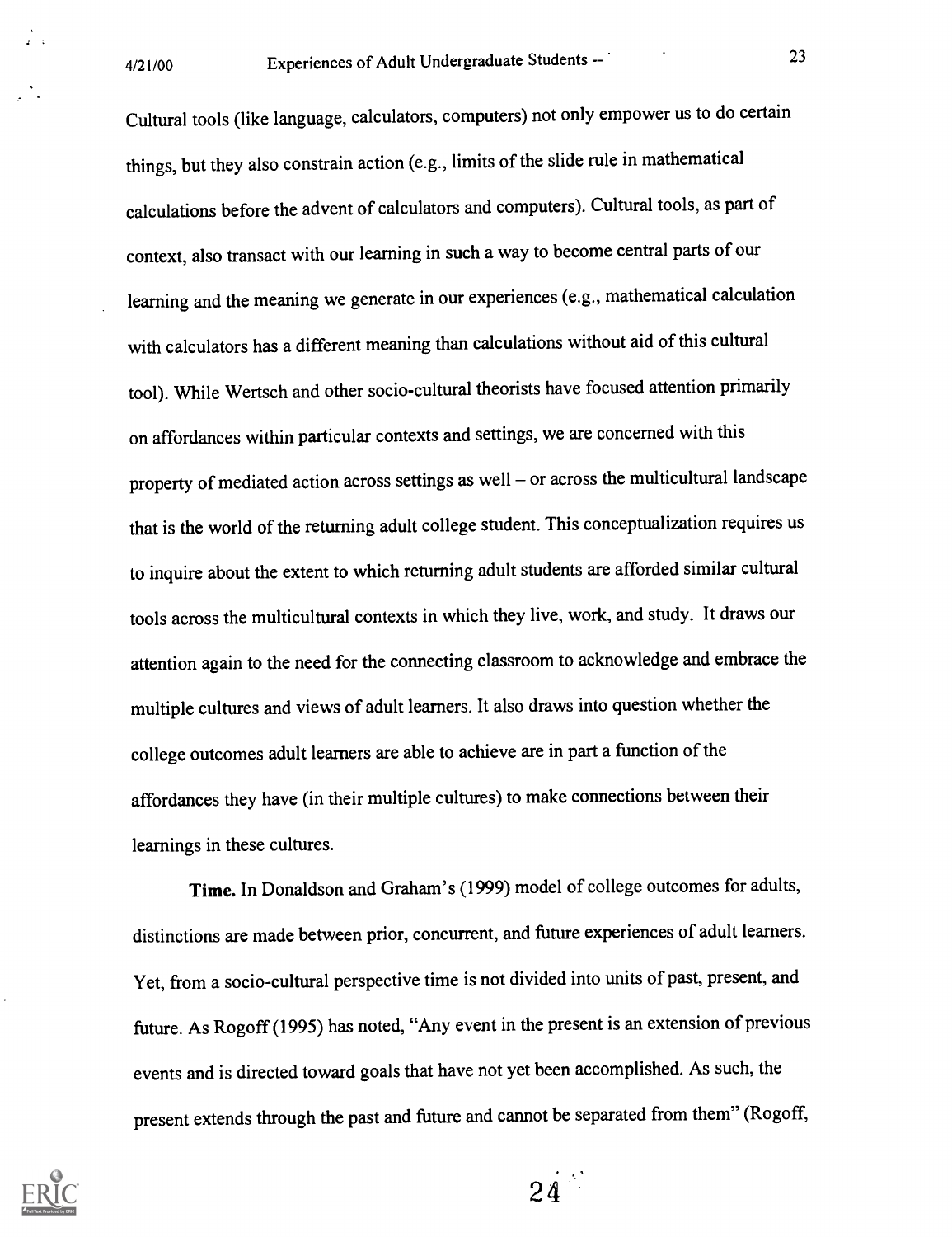1995, p. 155). From this perspective, the connecting classroom provides a lens through which we view learners' complete histories and biographies  $-$  past, present, and future  $$ as linked. Adults' participation in college is thus seen within the context of ongoing events and a developmental trajectory across the lifespan, rather than as a discrete, isolated occurrence. This property of mediated action focuses our attention on how adults make meaning of their experience within this broader temporal context and to what extent the connecting classroom actually affords learners the opportunity to make these connections.

Internalization. Wertsch (1998) has argued that we need to make distinctions between two forms of internalization – mastery and appropriation. Mastery is characterized as considerations of "knowing how to do" particular actions, and has been focused on primarily in psychological and cognitive studies where declarative and procedural knowledge and the link between these two forms of knowledge are at issue. In contrast, appropriation is characterized as "making something one's own." Mastery may occur without appropriation, and appropriation may also occur without mastery. In the former case, a learner may know a content area well but not "own" the knowledge. In the latter case, a learner may become committed to an interest or way of thinking but has not mastered a deep understanding of the knowledge associated with the interest or way of thinking. In a study of returning adult learner's definition of success in college, Donaldson, Graham, Martindill, Long, and Bradley (1999) found that adult learners make distinctions between their definitions of success in learning and success in college on the basis of both mastery and ownership. Adults who had the broadest definition of success spoke of both mastery and ownership of knowledge, and importantly, they attributed their



 $25 - 1$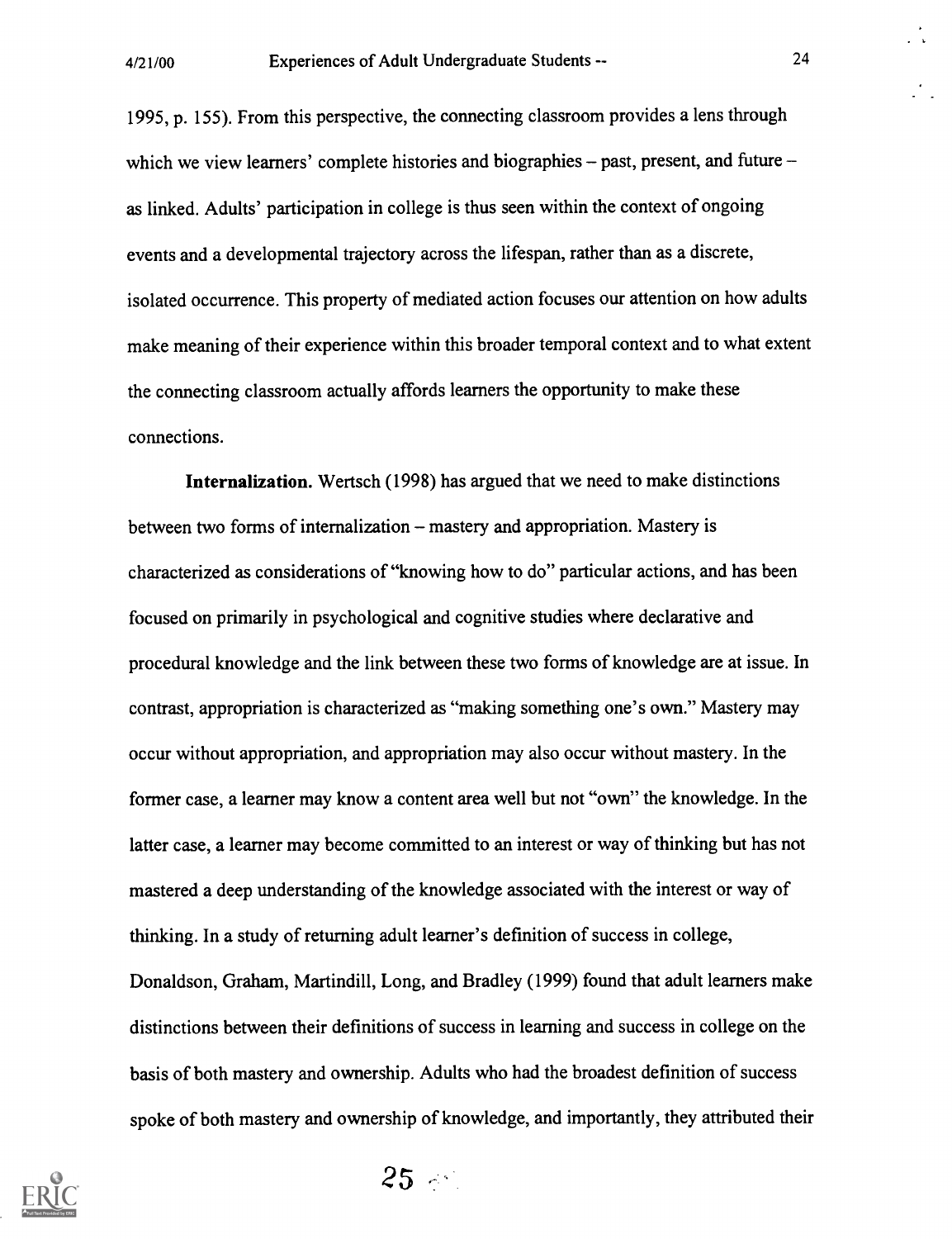ownership of knowledge to the affordances they were provided to make connections between their learnings in class and out. Therefore, the concepts of mastery and appropriation provide us with yet another analytical tool with which to understand the connecting classroom and to inquire about the extent to which the multiple cultures in which adults live afford both mastery and appropriation, or just one aspect of this property of mediated action.

## Adult Student Collegiate Participation and Outcomes

The connecting classroom metaphor challenges conventional notions of student participation in a collegiate environment and traditional assumptions and models which designate a common set of desired outcomes for all collegiate students through common experiences. One of the constant threads through our discussions of the connecting classroom is the need for new understandings of the nature of adult student engagement in the collegiate enterprise. These understandings are further extended through the movement of higher education towards distance education, alternative assessment models for credit of experiential efforts, and the blurring of boundaries among educational providers. If the connecting classroom reflects adult engagement in the learning society as well as the collegiate environment, how can we redefine what should be evidence of effective participation in learning experiences and of valuable learning outcomes? No longer are in situ models of student learning and participation relevant and viable for most collegiate campuses and most collegiate undergraduate students.

The connecting classroom reframes the nature of the learning enterprise for all students and all colleges. It questions the assumed control and authority over the curriculum, the learning, and the delivery systems. It draws attention to who creates and



 $26 -$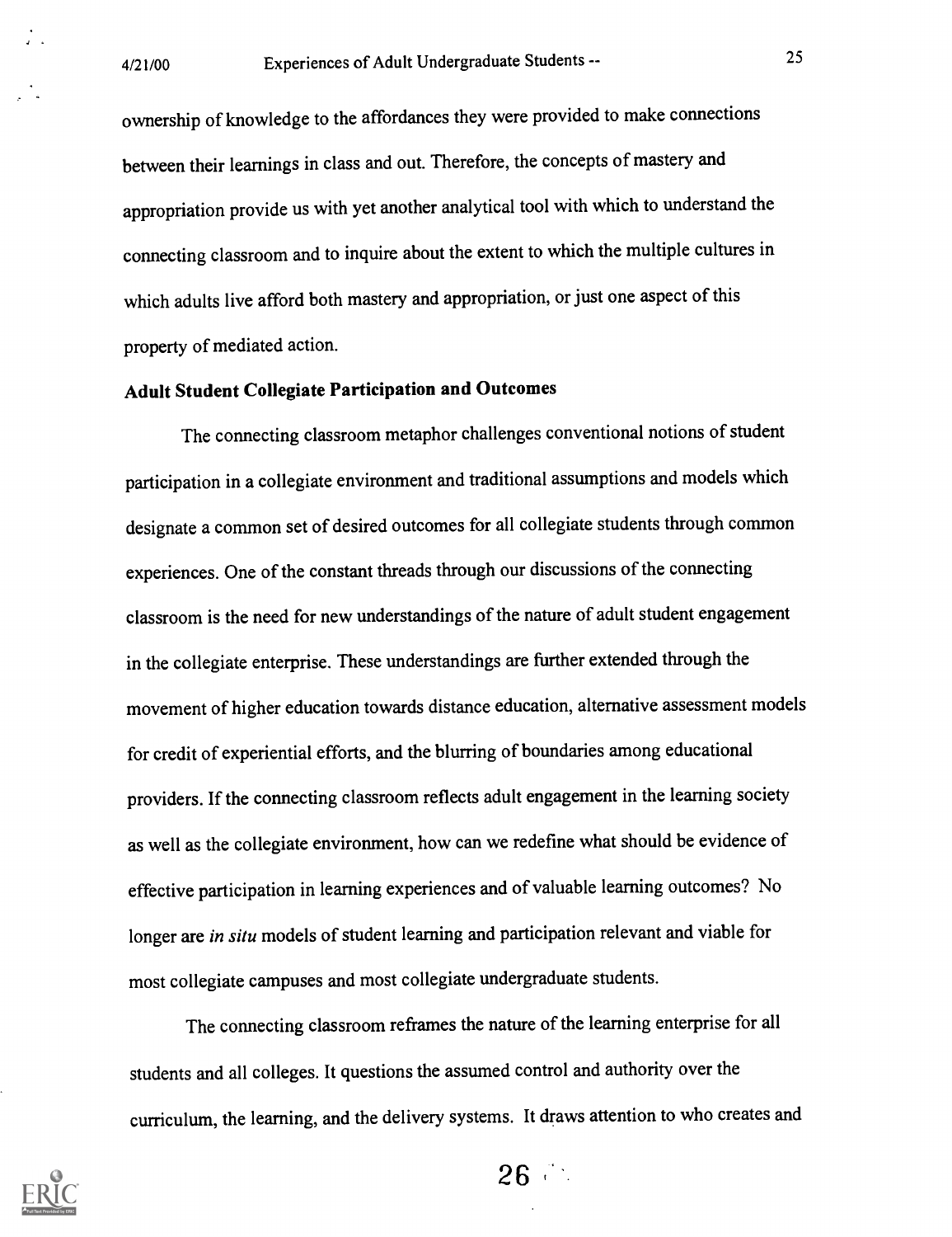mediates the potent learning experiences that would reflect key student outcomes. And it reexamines the nature of collegiate knowledge and expertise for both an undergraduate education and for a learning society demanding continuous learning. It assumes that undergraduate students will participate in multiple institutions during their journey to completion of degree. It assumes that the majority of students will engage in multiple forms of experiential learning, such as cooperative education, service learning, and other notions of content assessment such as CLEP, PONSI/ACCLAIM, and credit from portfolio assessment of academic equivalent learning experiences. And it assumes that most students will experience distance delivery learning experiences beyond the campus.

It challenges institutional assumptions of entry, continuing enrollment, and retention. And it challenges the notions by which institutions attempt to claim ownership of the student (Adelman, 1999). If only 23% of undergraduate students remain in their institution of origin for graduation in a six-year period, should we not be thinking of a broader collaborative model across institutional providers? When 15-25% of graduated seniors seek different or additional credentials through their college as well as other educational providers within the first five years out of college (informal findings from two institutions), what is the relevancy of traditional notions of college student outcomes for an undergraduate degree? What are assumptions that are meaningful, when we recognize the open and fluid environment for most learners, whether it be based on a consumer mentality, an access interest, or a resource of money and time issue. These historic concepts of participation and retention speak more appropriately to prison-like environments, than to the open and competitive environment of postsecondary education, the world of virtual learning, and the very purposeful actions by many students for quality

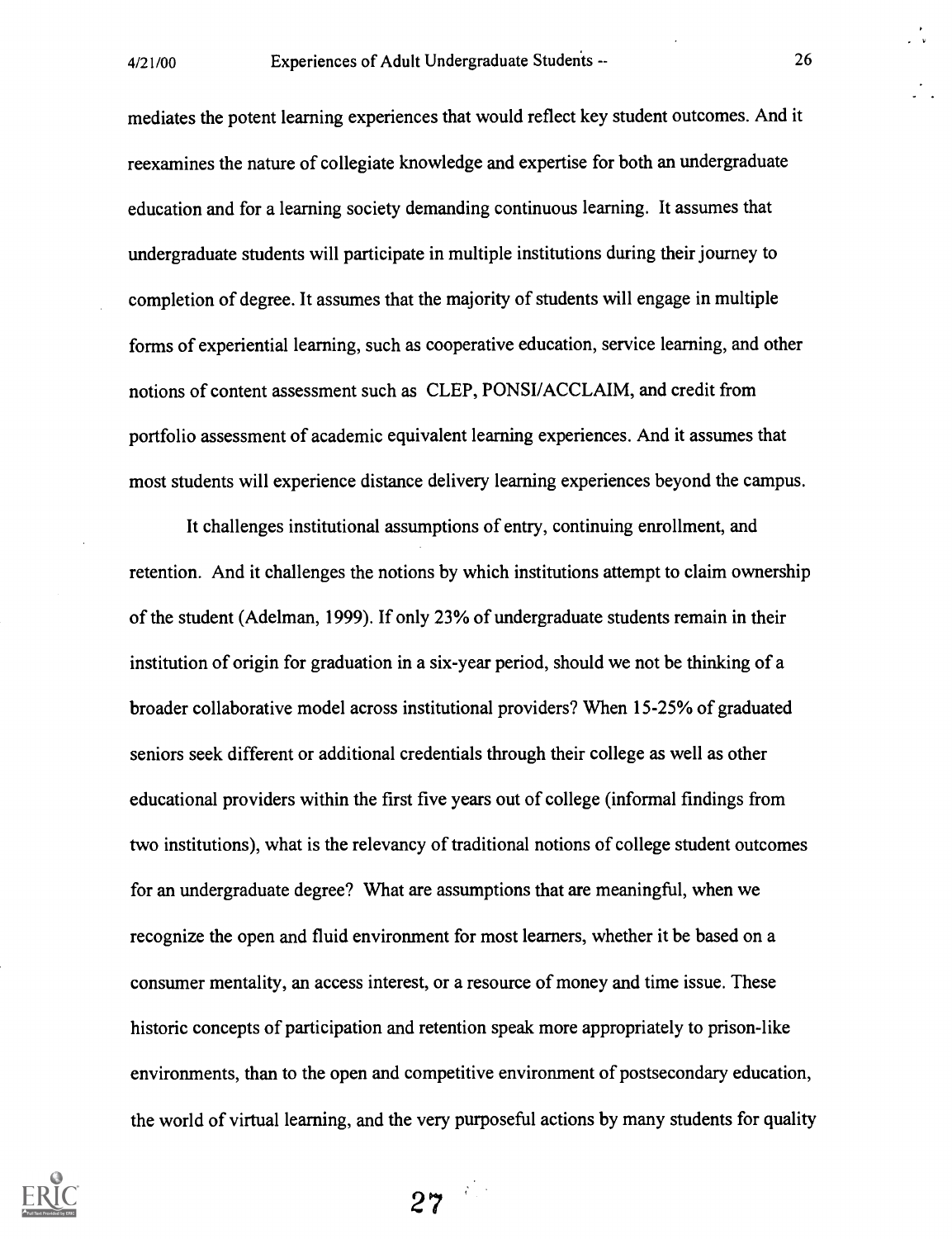learning on their terms and on their time schedule. The connecting classroom challenges us to consider who are student clientele are, how they live and learn in this learning society, and how we are only one of many possible resources for learning in their lives.

#### Institutional Effectiveness

Historically, institutional effectiveness has been framed on a young adult student model of an isolated educational environment for the relatively inexperienced novice learner who does continuous learning to completion of degree. The concept of the connected classroom challenges many of the common assumptions and policies regarding what constitutes institutional effectiveness. The majority of undergraduate students, both young and old, are living in adult roles, are often part-time students and workers of at least 20 hours a week. They may be married, raising children, and have community leadership obligations. An increasing number of learners enter or reenter an institution with prior collegiate participation from other institutions, with possible credit hours from assessment or competency-based alternatives, and with engagement in other providers of education and learning within the broader learning society. And an increasing number of students are becoming distance education learners.

The concept of the connecting classroom suggests a new focus upon institutional effectiveness defined beyond the classroom credit hour learning and beyond learning within the campus context. It suggests that institutional effectiveness must take into account adult learning through societal contexts of work, family, and community life roles, and in collaboration with other learning providers across society. It suggests that institutional effectiveness cannot be defined by campus boundaries or specific institutional credit hour accrual. The nature of the student learning experience, whether it

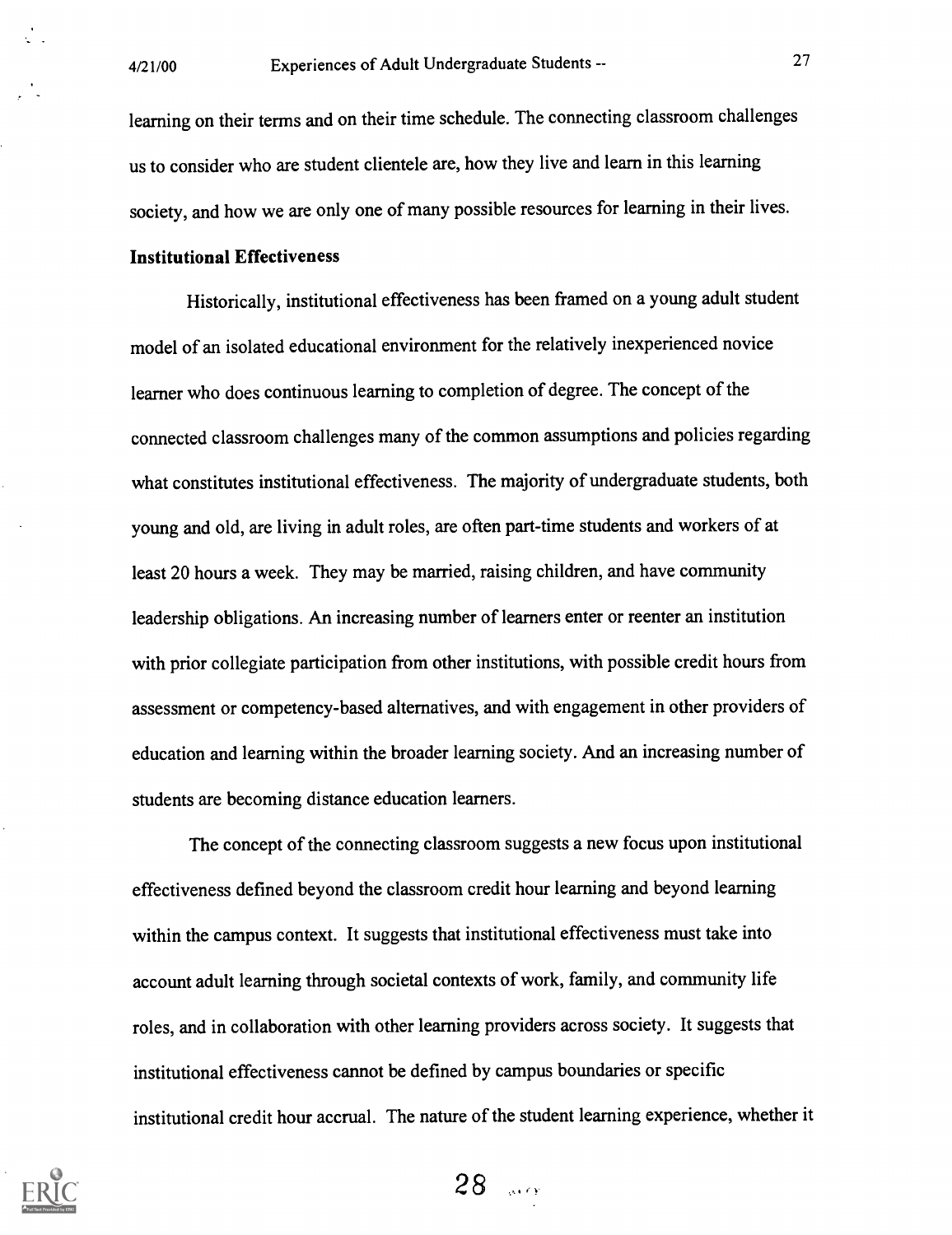be a part-time adult worker, or a geographically isolated younger learner participating in distance education strategies, must be reconsidered for measures of what should be institutional mission, goals, and outcomes. Both institutional policies and various student entry, adaptation and support services must be also redefined for students who are more often off-campus and in the world and where learning occurs beyond the collegiate classroom. Lastly, it also suggests that effectiveness must be reframed to reflect a collegiate interaction with the learning society through learners who live in both worlds of the college and of the learning society. No longer is institutional effectiveness an autonomous set of actions. No longer is a modularized accretion of faculty-driven credit hours. Rather, it has become a collaborative interdependency of lifelong learning focused upon the learners in the broader society. Policy, mission, and judgement of effectiveness must be reconfigured and redefined based within this new clientele, new relationships, and new context.

#### Epilogue

The metaphor of the "connecting classroom" suggests many new perspectives and understandings for policy development, instructional designs and processes, and research endeavors. This new conceptualization of the adult learner experience also raises questions as to how the collegiate experience is shaped by the nature of the adult learners and their presence on campus. There is considerable evidence that adult learners are influencing and affecting institutional practices, procedures, and policies such as when classes are offered, how often, and through what mediums. There is also considerable evidence that the presence of adult learners is also influencing instructional practices within higher education, particularly with new distributed learning—of distance learning

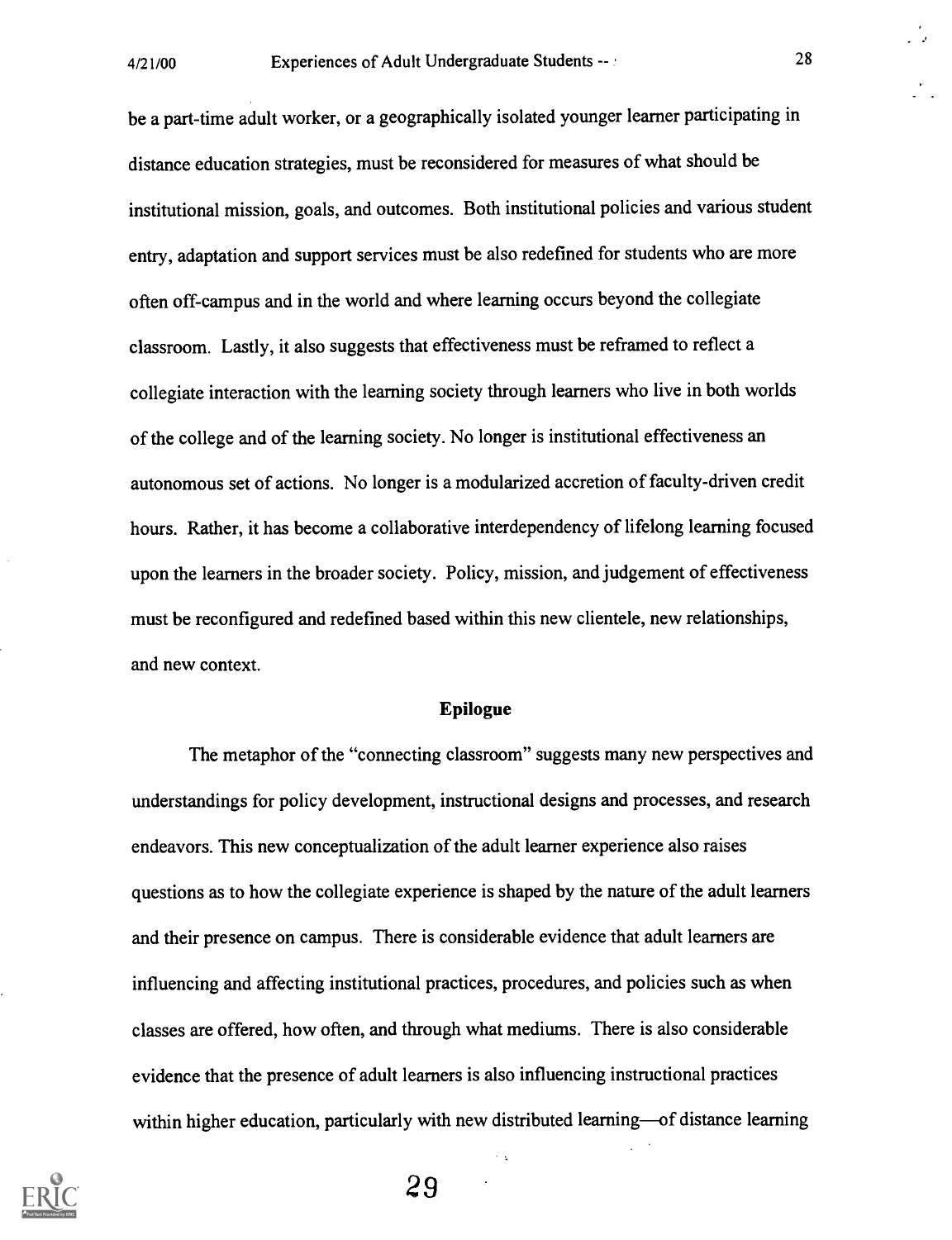and technology-enhanced experiences. Many of these new instructional practices provide accommodation to varied lifestyles, of accommodating diverse adult life role schedules and of providing quality experiences to adults which reflect recent knowledge construction in relation to its interactions with the adult life world understandings and applications. The participation of adult students in varied forms of higher education is also impacting teachers' understandings and expectations of what it means to be a college student, what are meaningful learning experiences, and the potential development of understandings beyond an academic context and prior knowledge to current world.

As we enter the new millenium and an increasingly dynamic environment of postsecondary education, there is need to understand both current adult learner involvement and learning in higher education, as well as to delineate new policies, programs, and instructional processes which enhance those significant engagements and learning outcomes. Successful higher education for the future will be posed to adapt and adjust to the changing profile and contexts of the adult learner, the learning society, and to the evolving understandings of academic quality and integrity through these more complex interrelationships.



 $\mathcal{L}^{\text{max}}$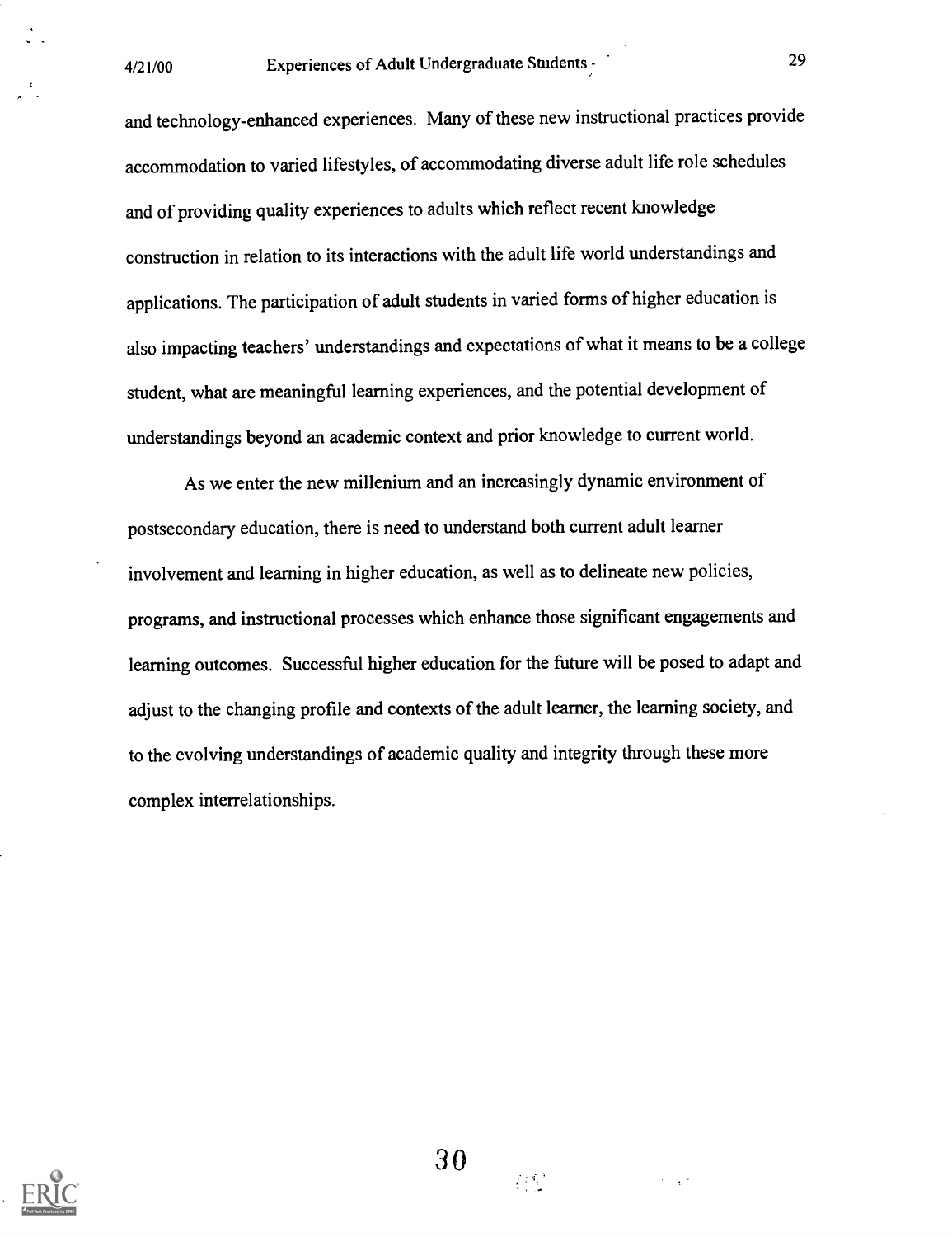#### References

Adelman, C. (1999). Answers in the tool box: Academic intensity, attendance patterns, and bachelor's degree attainment. Washington, DC: U.S. Department of Education.

Anderson, J. R. (1993). Rules of the mind. Hillsdale, NJ: Erlbaum.

Amey, M., & Dirkx, J. M. (1999). Annual Meeting of the Association for the

Study of Higher Education, San Antonio. Nov. 18-2.

Astin A. (1977) Four critical years: Effects of college on beliefs, attitudes, and knowledge. San Francisco: Jossey-Bass.

Astin, A. (1985). Achieving educational excellence. San Francisco: Jossey-Bass.

Astin, A. (1993). What matters in college: Four critical years revisited. San Francisco: Jossey Bass.

Astin, A. (1996). Involvement in learning revisited: Lessons we have

learned. Journal of College Student Development, 37, 123-134.

Bean, J. (1990) Why students leave: Insights from research. In D. Hossler & J. Bean

(Eds.), The strategic management of college enrollments, San Francisco: Jossey-Bass.

Bean, J.P. & Metzner, B.S. (1985). A conceptual model of nontraditional

undergraduate student attrition. Review of Educational Research, 55, 485-540.

Boyer, E. (1987). College: The undergraduate experience in America. New York: Harper & Row.

Bruer, J. T. (1993). Schools for thought: A science of learning in the classroom. Cambridge, MA: MIT Press.

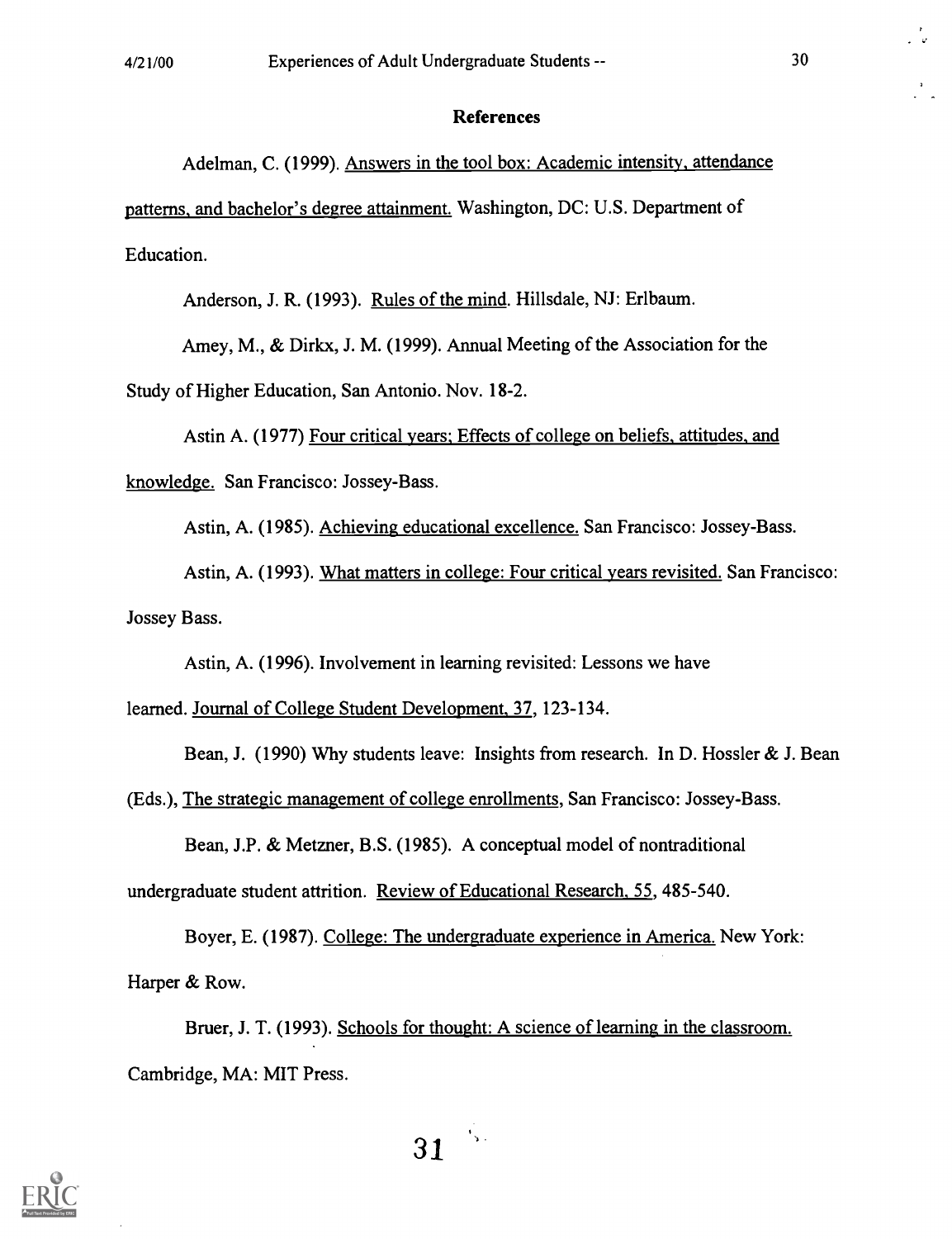Chickering, A., & Gamson, Z. (1987). Seven principles for good practice in undergraduate education. AAHE Bulletin, 39 (7), 3-7.

Commission on Non-Traditional Study. (1973). Diversity by design. San Francisco: Jossey-Bass.

Cross, K. P. (1981). Adults as learners. San Francisco: Jossey-Bass.

Dill, P. L., & Henley, T. B. (1998). Stressors of college: A comparison of traditional and nontraditional students. Journal of Psychology Interdisciplinary and Applied, 132 (1), 25-32.

Dirkx, J. M. (1998). "Knowing the self through fantasy: Toward a mytho-poetic view of transformative learning," In E. Tisdell & J. Ross-Gordon (Eds.), Proceedings of the 1998 Adult Education Research Conference, San Antonio, TX: University of Incarnate Word.

Dirkx, J. M., Amey, M., & Haston, L. (1999). Context in the contextualized curriculum: Adult life worlds as unitary or multiplistic?. In A. Austin, G. E. Hynes, & R. T. Miller (Eds.). Proceedings of the Eighteenth Annual Midwest Research-to-Practice Conference in Adult, Continuing, and Community Education (pp.78-93). St. Louis, MO: University of Missouri.

Donaldson, J.F. (1991). An examination of similarities and differences among adults' perceptions of instructional excellence in off-campus credit course programming. Innovative Higher Education,  $16(1)$ , 59-78.

Donaldson, J.F., & Graham, S. (1999). A model of college outcomes for adults. Adult Education Quarterly, 50 (1), 24-40.

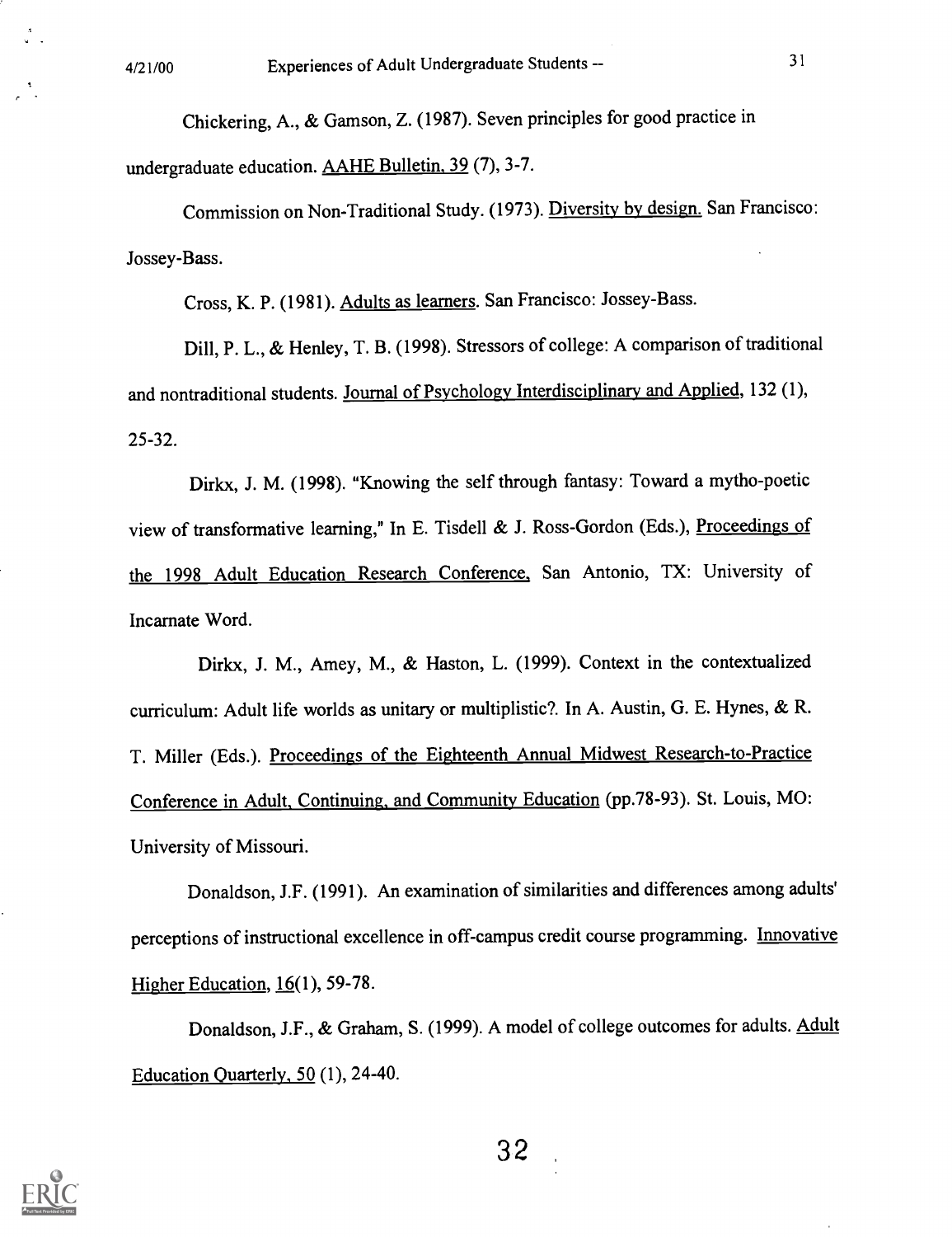Donaldson, J., Graham, S., Kasworm, C. & Dirkx, J. (April, 1999) Adult

Undergraduates' Participation and Involvement: Future Directions for Theory and Research. Paper presented at the American Education Research Association (AERA) National Conference, Montreal, Canada.

Donaldson, J., Graham, S., Martindill, W., Long, S., & Bradley, S. (April, 1999)

Adult Undergraduate Students: How Do They Define Success. Paper presented at the

American Education Research Association (AERA) National Conference, Montreal, Canada.

Edwards, R. (1993). Mature women students: separating or connecting family and education. London: Taylor & Francis.

Graham, S. (1998) Looking at adult growth in college: Examining the effects of age and educational ethos. Journal of College Student Development. 39 (3), 239-250.

Graham, S. & Donaldson, J. (1996). Assessing the personal growth for adults enrolled in higher education, Journal of Continuing Higher Education, 44 (2), 7-22.

Graham, S. & Donaldson, J. (1999). Adult students' academic and intellectual development in college. Adult Education Ouarterly,49 (3), 22-29.

Kasworm, C. (1990) Adult undergraduates in higher education: A review of past research perspectives. Review of Educational Research, 60 (3), 345-372.

Kasworm, C. (1995, November) Outcome assessment of adult undergraduates. Paper presented at American Association of Adult and Continuing Education (AAACE)

Conference, Kansas City, MO.

Kasworm, C. (1997, March) Adult meaning making in the undergraduate classroom. Paper presented at American Education Research Association (AERA) Conference, Chicago.

 $\frac{1}{2} = \frac{1}{3} \frac{1}{2}$ 

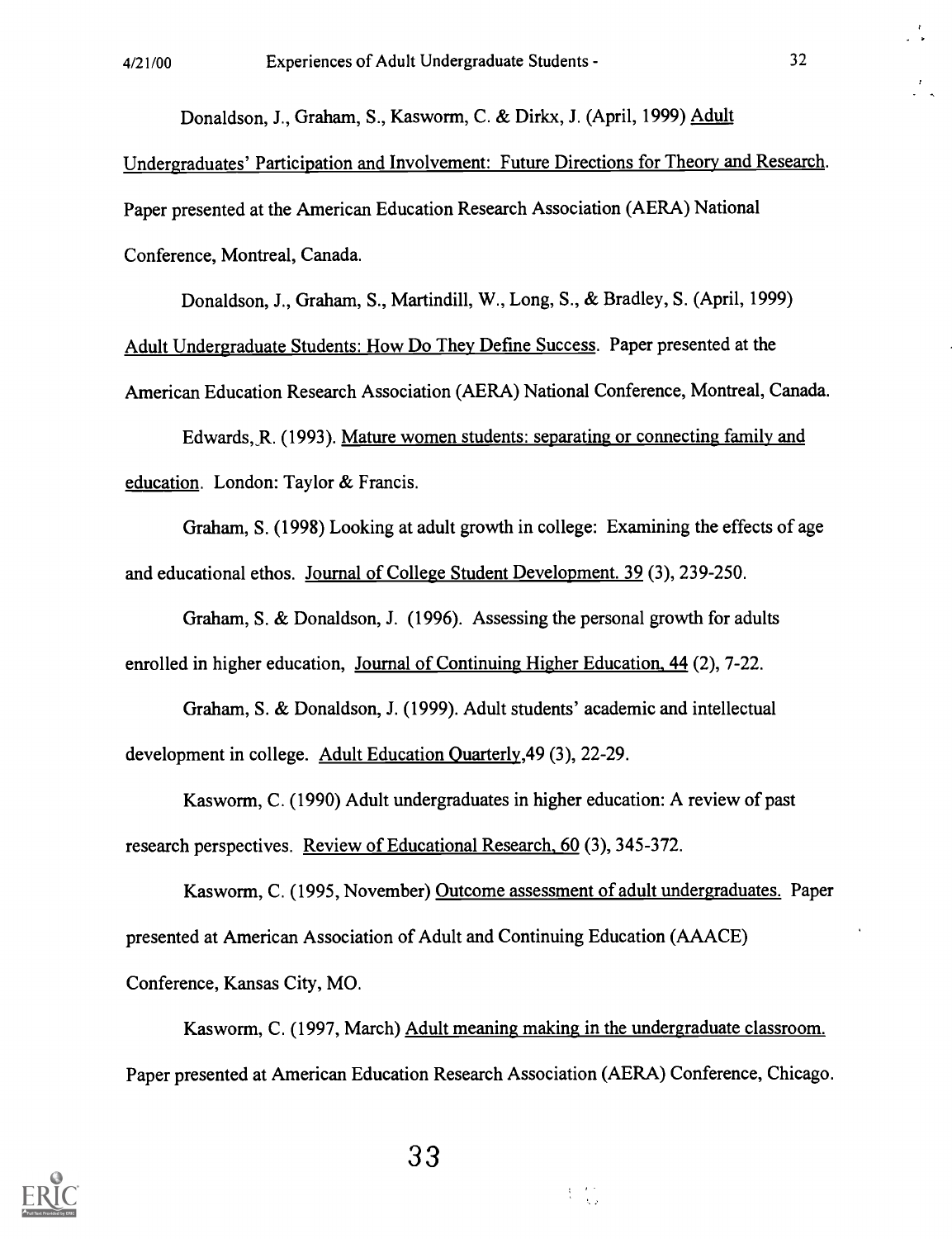Kasworm, C. & Blowers, S. (1994, June). Adult undergraduate students: Patterns of involvement. Final research report to U.S. Department of Education, Knoxville, TN: College of Education, University of Tennessee-Knoxville, Tennessee.

Kuh, G. (1993) In their own words: What students learn outside the classroom. American Educational Research Journal, 30 (2), 277-304.

Kritskaya, 0., & Dirkx, J. M. (forthcoming). Mediating Meaning-Making: The Process of Symbolic Action in Transformative Pedagogy. Proceedings of the 41<sup>1h</sup> Annual Adult Education Research Conference, Vancouver, BC: University of British Columbia.

Lave, J., & Wenger, E. (1991). Situated learning: Legitimate peripheral participation. Cambridge: University Press.

Moore, T. (1999). Forward to The soul in grief: Love, death and transformation,

by Robert Romanyshyn. Berkeley, CA: Frog Ltd. (p. xi-xiii).

Pace, C. (1979). Measuring outcomes of college: Fifty years of findings and recommendations for the future. San Francisco: Jossey-Bass.

Pace, C., & Stern, G. (1958). An approach to the measurement of psychological characteristics of college environments. Journal of Psychology, 112, 113-119.

Pascarella, E., & Terenzini, P. (1991). How college affects students: Findings and insights from twenty years of research. San Francisco: Jossey Bass.

Rogoff, B. (1995). Observing sociocultural activity on three planes: Participatory appropriation, guided participation, and apprenticeship. In J. V. Wertsch, P. Del Rio, & A. Alvarez (Eds.). Sociocultural studies of mind (pp. 139-164). Cambridge: Cambridge University Press.  $\hat{\mathbf{v}}$ 

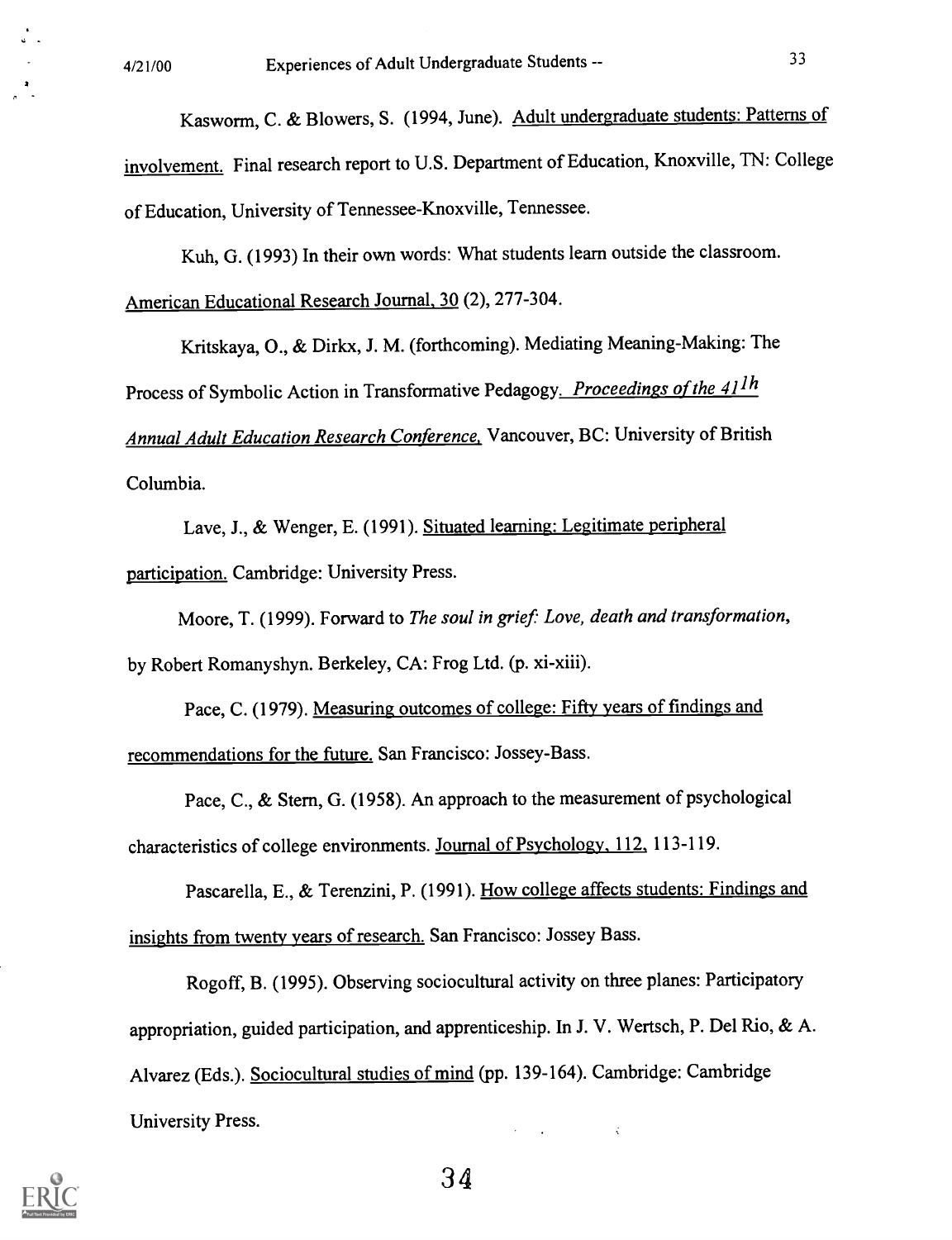Rummelhart, D. E., & Norman, D. (1978). Accretion, tuning, and restructuring: Three models of learning. In J. W. Cotton, & R. L. Klatzky (Eds.), Semantic factors in cognition. Hillsdale, NJ: Erlbaum.

Terenzini, P., & Pascarella, E. (1994). Living with myths: Undergraduate education in America. Change, 26 (1), 28-32.

The National Center for Educational Statistics. (1996). Table 172. -- Total fall enrollment in institutions of higher education, by level, sex, age, and attendance status of student: 1993. In the Digest of Education Statistics 1996, [Online]. Available: http://nces.ed.gov/pubs/d96/D96T172.html [1997, October 20]

Tinto, V. (1975). Dropout from higher education: A theoretical synthesis of recent research. Review of Educational Research, 45, 89-125.

Tinto, V. (1987). Leaving College. Chicago: University of Chicago Press.

Wertsch, J. V. (1998). Mind as action. New York: Oxford University Press.

Winnicott, D. W. (1965). The maturational processes and the facilitating environment. New York: International Universities Press.

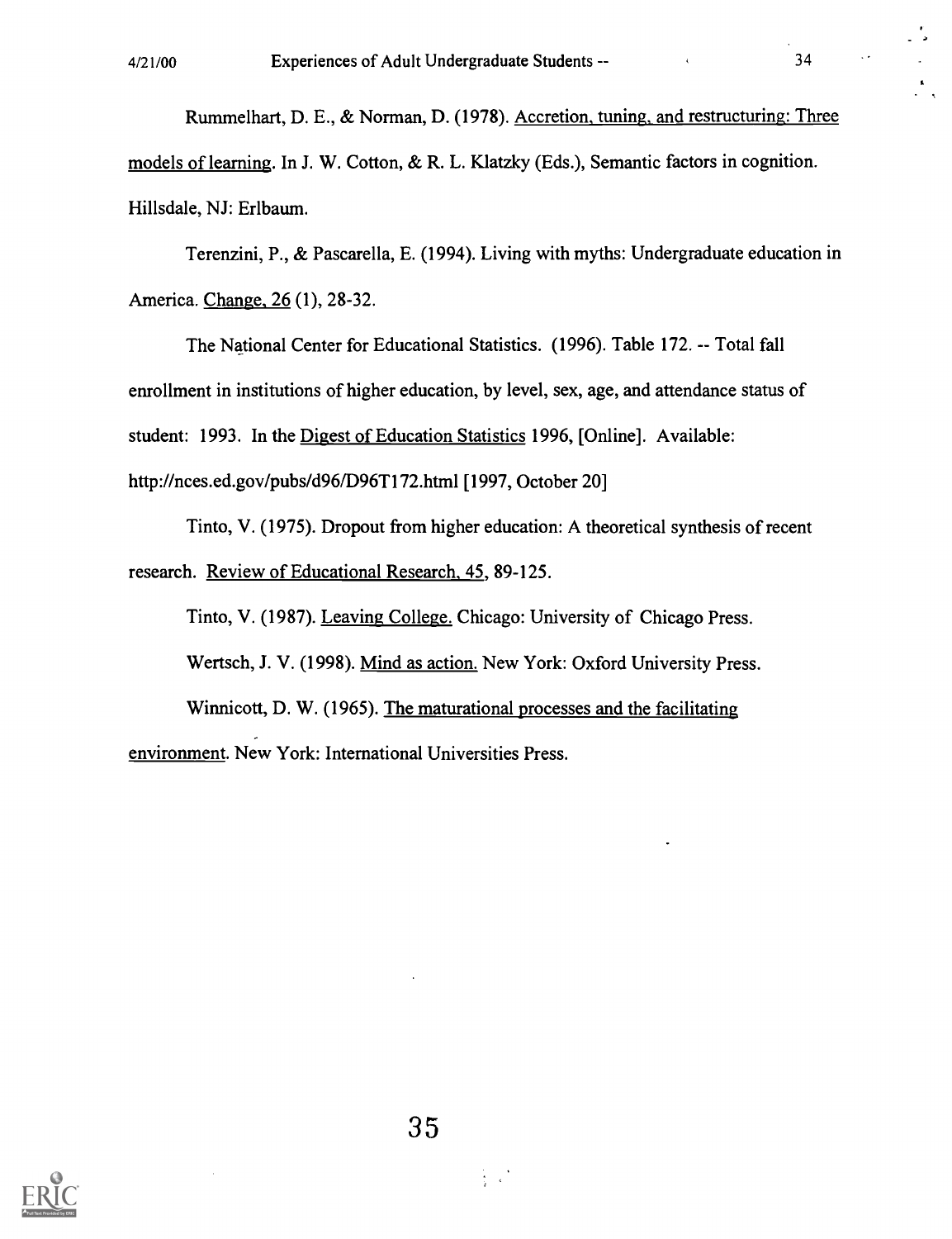

# U.S. Department of Education

Office of Educational Research and Improvement (OERI) National Library of Education (NLE) Educational Resources Information Center (ERIC)



# REPRODUCTION RELEASE

(Specific Document)

| I. DOCUMENT IDENTIFICATION: |  |
|-----------------------------|--|
|-----------------------------|--|

| Title: The Experiences of Adult Undergraduate Students: What<br>Shapes their Learning? |                                         |  |
|----------------------------------------------------------------------------------------|-----------------------------------------|--|
| Author(s): Steven w. Graham, Joe F. Donablson, Carol Kasworm, + John Dirkx             |                                         |  |
| <b>Corporate Source:</b><br>University of Missouri-Columbia                            | <b>Publication Date:</b><br>April, 2000 |  |

# II. REPRODUCTION RELEASE:

In order to disseminate as widely as possible timely and significant materials of interest to the educational community, documents announced in the<br>monthly abstract journal of the ERIC system, Resources in Education (RIE), network passwa paints of the ERIC system, resources in Education (RIE), are usually made available to users in microfiche, reproduced paper copy,<br>and electronic media, and sold through the ERIC Document Reproduction Servic

If permission is granted to reproduce and disseminate the identified document, please CHECK ONE of the following three options and sign at the bottom<br>of the page.